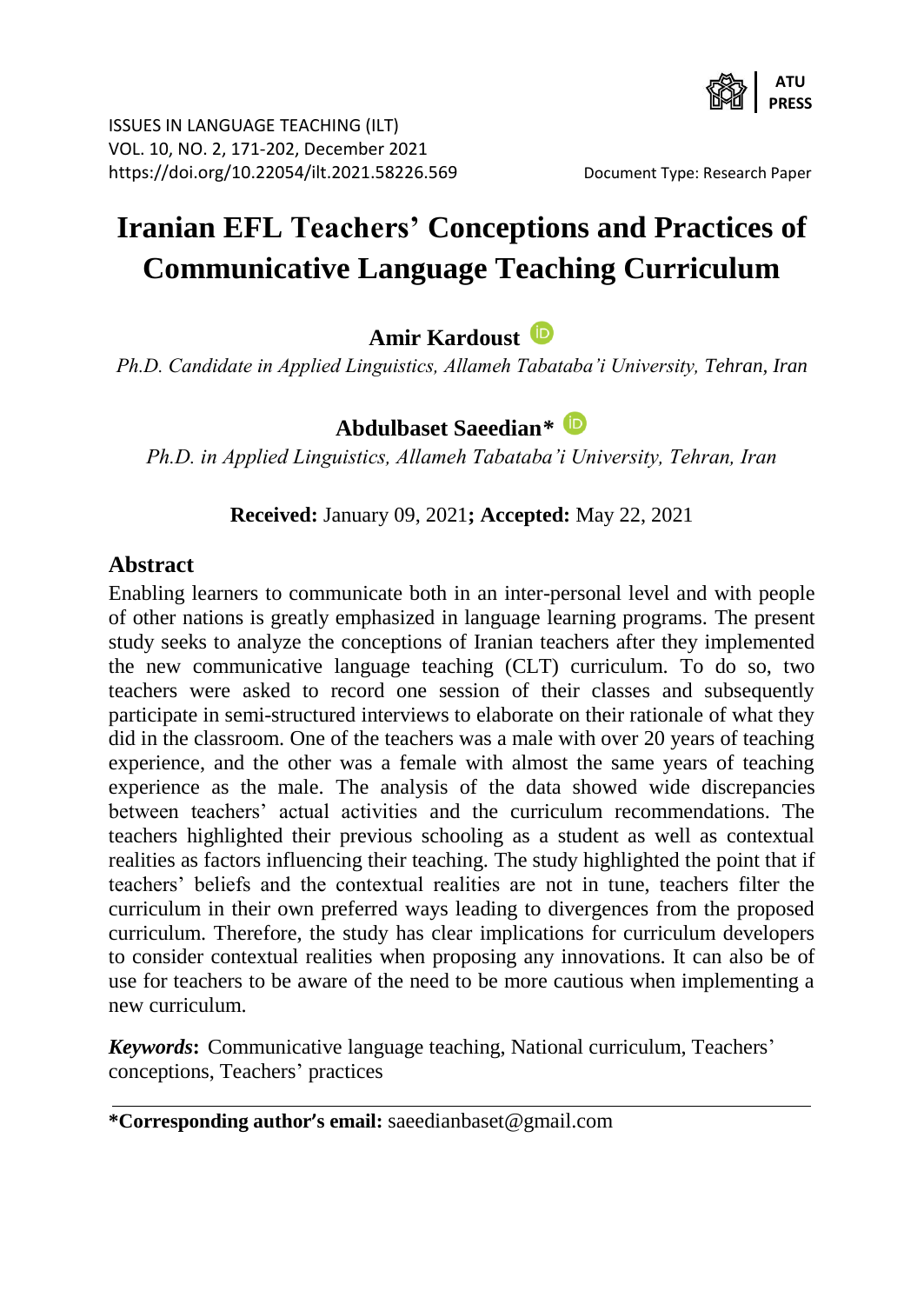## **INTRODUCTION**

After three decades of stasis in teaching English in Iran as an English as a foreign language (EFL) context, in 2009 the National Curriculum was approved by the Ministry of Education. As the ministry is the administrative agency in making all top-down decisions with regard to education, this document emphasized computer literacy as well as knowing a foreign language as fundamental requirements (Davari & Aghagolzadeh, 2015). According to this document, language learning programs in the Iranian context should emphasize gaining proficiency in a foreign language besides mother tongue to enable learners to communicate in an inter-personal level as well as with other nations in regional and global scales to achieve efficacy in economic and scientific developments like tourism, business, and the like (National Curriculum, 2009). According to these goals, the only supported language teaching method was envisaged as the communicative language teaching (CLT) approach whose importance has been underscored in Ng (2020). This approach was characterized by the curriculum planners as "an active communicative self-actualized approach" (National Curriculum, 2009). The curriculum further claimed

Teaching foreign language emphasizes the communicative ability and problem solving in a way that after teaching, the learner is able to communicate using all four language skills (listening, speaking, reading and writing) to send and receive meanings. The curriculum on teaching languages should familiarize students with linguistic corpus, vocabulary and required structures to communicate effectively in a global scale. (p. 37)

The offshoot of these efforts was the introduction of a six-level course book for secondary and high schools in 2013 and 2014 called respectively as prospect for secondary schools and vision for high schools. With this introduction, there seemed to be a complete overhaul for the old teaching curriculum which was at work for nearly thirty years. The old curriculum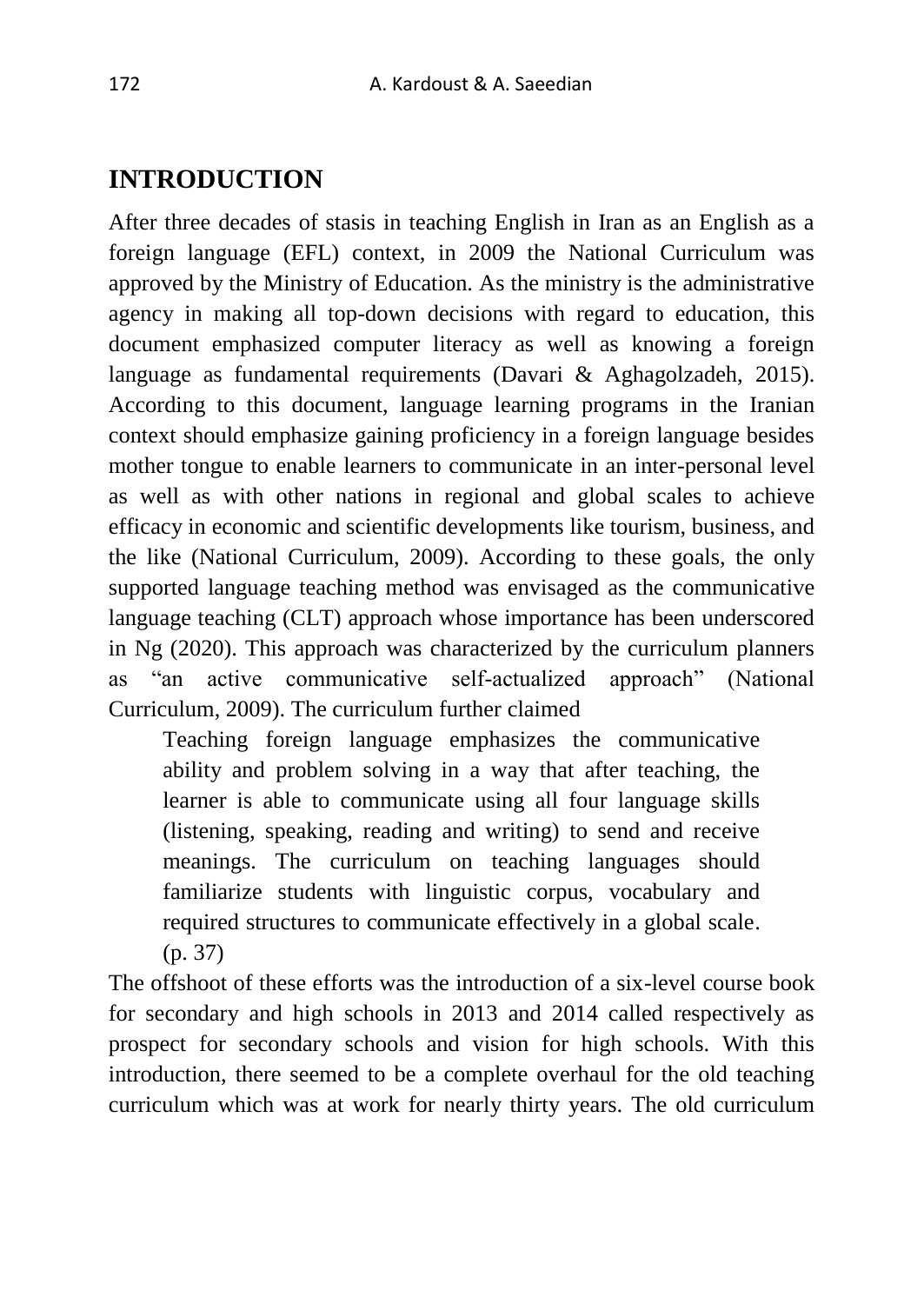with its heavy emphasis on the traditional language teaching approaches seemed to be an amalgamation of grammar translation methods and some forms of cognitive approaches (Riazi, 2005). In this curriculum, the emphasis was on discrete language elements like grammar, reading, writing, and vocabulary with heavy reliance on repetition and memorization. As was reminiscent of most pre-CLT curricula around the world, there was little attention to the skills of listening and speaking unlike the proposed emphases in the new curriculum on these skills (Baker, 2017; Rahman & Ahmed, 2019; Rahmatuzzman, 2018).

To prepare teachers for this new curriculum some in-service training sessions were held for teachers with the aim of familiarizing them with the requirements of teaching the new series. Some experienced teachers from all provinces were sent to Tehran to be trained for the new curricula by the writers and in a cascade system train other teacher. A ten-day retraining program was designed for teachers to get familiar with the new curriculum, and they were equipped with a CD-ROM about the different parts of the curriculum and teacher's books to accompany them in their way of implementing the new curriculum. It was hoped that this would guarantee their thorough implementation of this curriculum leading to the fulfilment of the envisaged goals. Not surprisingly, this was just one side of the coin.

The other side would definitely depend on how language teachers at the forefront of the curriculum innovation interpret the curriculum and implement it. As it has been witnessed in different parts of the globe mere introduction of a curriculum has not led to its implementation as curriculum developers wish. It means the intended curriculum is something different from the enacted curriculum. One reason for this mismatch might be the different conceptions of the curriculum held by innovators and teachers. As Levitt (2001) argued, for innovation in teaching science, if there are discrepancies between teachers' beliefs and intended innovations, a gap emerges between the intended changes and implemented curriculum which inhibits innovation.

Similar claims have been made about English language teaching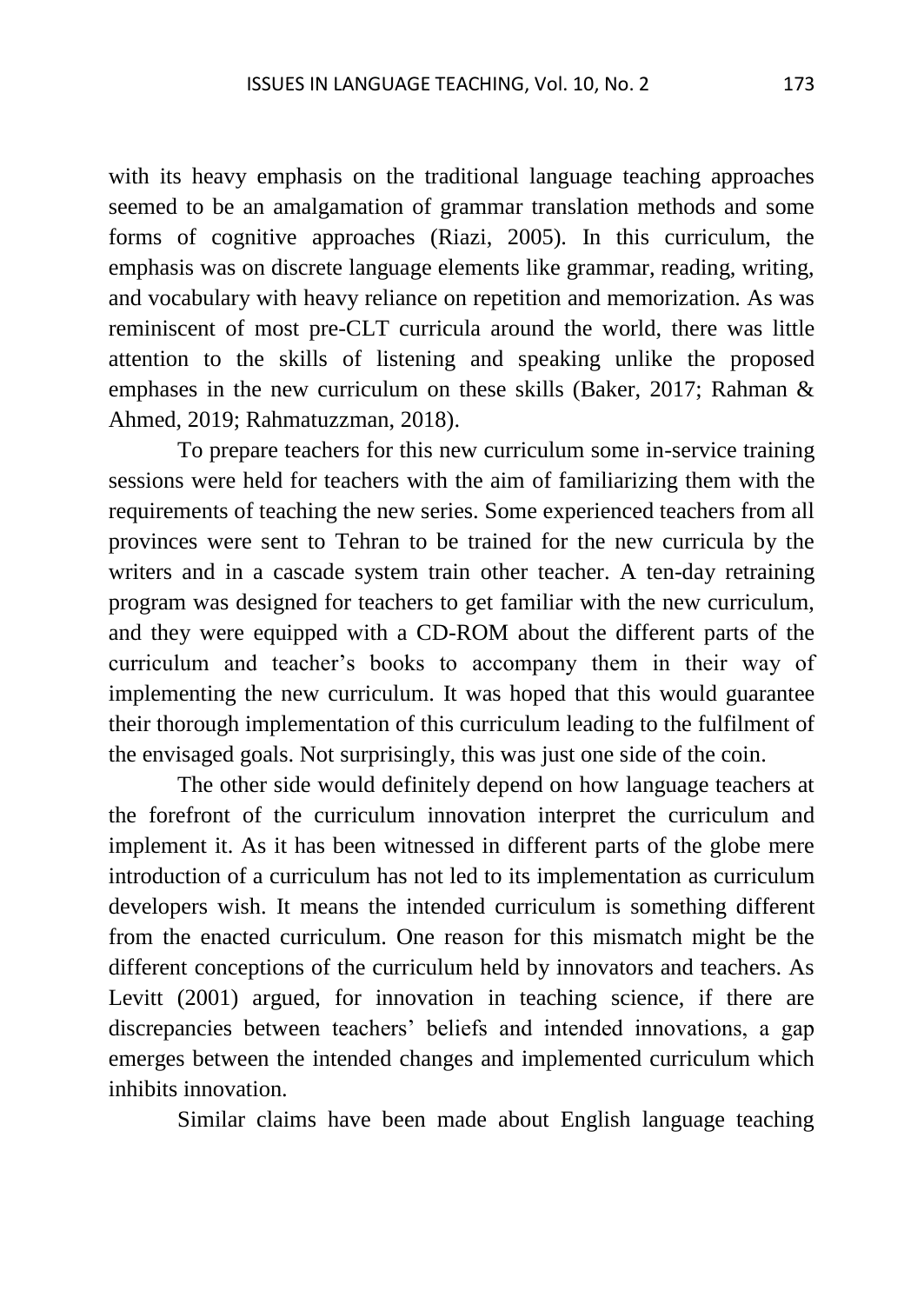(ELT). As Breen, Hird, Milton and Thwaite (2001) argued, any innovative reform in an ELT classroom should be aligned with the teachers' philosophy of teaching. Therefore, it becomes clear that if there are to be changes in a curriculum, and if the curriculum is to be successful, teachers' conceptions of the curriculum as well as the contextual factors that are thought to affect teachers' implementation of curriculum should be taken into consideration. In line with these arguments and due to the recency of the introduction of the new curriculum in the Iranian context, it merits due attention to analyze the Iranian English language teachers' understanding of the new curriculum and the practices they employ to enact it. Thus, the gap mentioned by research on curriculum innovation can be bridged.

## **LITERATURE REVIEW**

Curriculum innovations around the world and in different disciplines have demonstrated that what has been realized in the classrooms by teachers as the frontiers of curriculum enactment is different from what has been envisaged by curriculum planners and developers. Introduction of new curricula in different parts of the world and subsequent analyses of classroom realities corroborate this. Different research studies have been conducted in the ELT domain to analyze what teachers understand from different curricula and how they implement them. In a qualitative study in Libyan context by Orafi and Borg (2009), English teachers' implementation of new curriculum was analyzed. Using classroom observations and semistructured interviews they reached to the conclusion that the uptake of the curriculum innovation by English teachers was very little, and there was a gulf of difference between what teachers conducted in their classes and what the developers had in their minds. They believed that the incongruence between teachers' cognitive beliefs and contextual realities of the new curriculum accounted for the limited uptake of this curriculum. Analyzing some episodes of their teaching practices revealed that curriculum-irrelevant factors dominated Libyan teachers' implementation of the new curriculum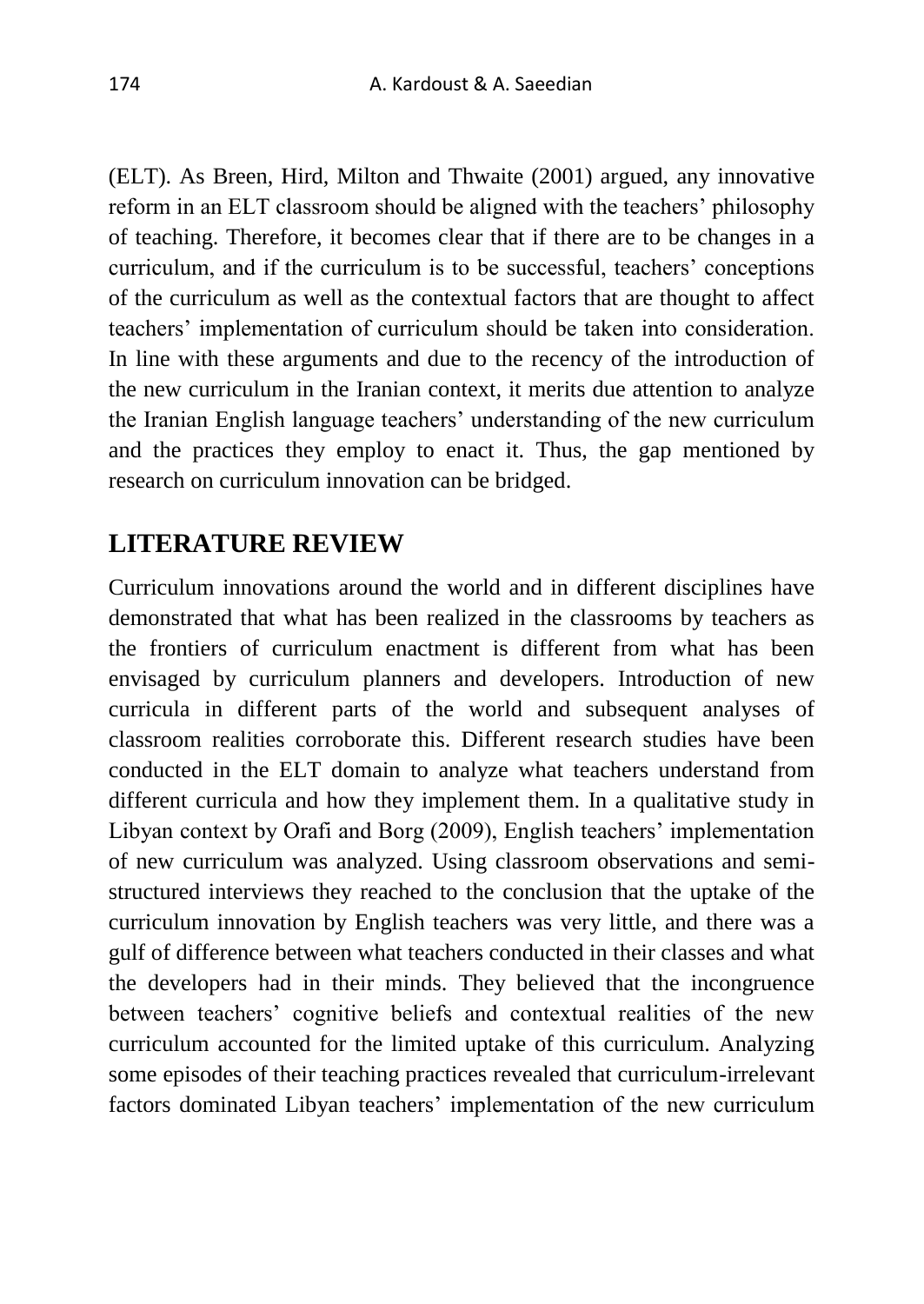leading them to focus on translation to Arabic and focus on vast grammatical explanations instead of communicative activities. The same was also concluded by Rahman, Johan, Selim, Singh, and Shahed (2019) in the context of Bangladesh.

In another similar qualitative study in China, Zheng, and Borg (2014), using the same method as Orafi and Borg (2009), analyzed Chinese teachers' implementation of new task-based teaching curriculum introduced in China in 2003. The three teachers had divergent views on the curriculum even though they had all taken part in retraining course and had either Master of Art (MA) or vast experience in teaching English. Analyzing the real implementation of the curriculum in their classrooms and using observational schemes to check their behaviors with regard to the new curriculum, they found wide discrepancies between what had been proposed in their teacher's book and what actually surfaced in their teachings. One interesting phenomenon was that all three teachers in this study had reported using the teacher's book but their actual practices were so remote from the spirit of CLT and more in line with communicatively-inspired and formal grammar activities. They concluded that large class sizes, classroom management problems in implementing some activities like pair and groupwork, mixed ability classes and time pressure as well as imprecise definition of the task accounted for teachers' divergence from the stated goals of the curriculum.

Other similar studies have addressed different aspects of curriculum innovation and discrepancy between stated goals and implemented curriculum in language classrooms. Yan and He (2012) highlighted policy/pedagogy mismatches asserting that obstacles like formal examination imperatives and teachers' and learners' reluctance to adopt the new curriculum as obstacles in implementing the new curriculum introduced in China in 2009. Consulting the literature highlights different reasons for teachers' not implementing the curricula despite their advocacy of the reforms. The reasons can be reducing the curriculum to some rudimentary core to level the playing field for all and ensure their success especially as a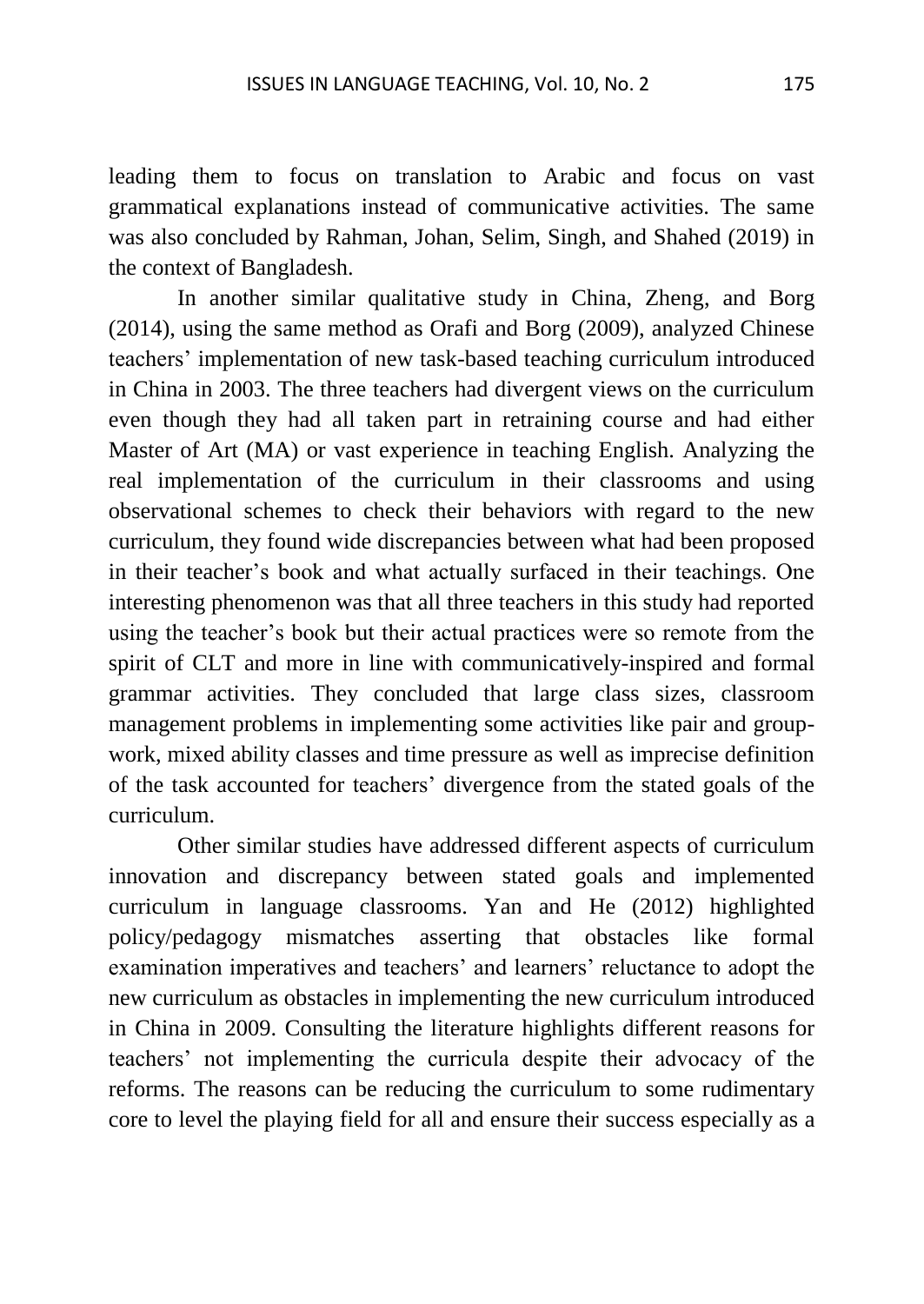backwash effect of traditional formal examinations, considerable professional and psychological challenges implementing new curricula pose on teachers (Yan, 2012), heterogeneous class compositions, different ability levels, class size, and low proficiency of teachers among others (Li, 1998). He asserted that CLT implementation has faced with failure and proved to be difficult.

Using interviews and focus groups with some teachers as well as supervisors and managers in different parts, Waters and Vilches (2008) attested to the failure of the new ELT reform in the Philippines owing to the incongruence between the teaching context and curriculum design and lack of professional support and instructional materials. They attributed part of the failure to the lack of understanding the curriculum by teachers as a result of transmission rather than the reinterpretation cascade system of retraining programs for teacher (Hayes, 2000). They also believed that lack of resources and funds and not taking into account the contextual realities contributed to teachers' limited understanding of the curriculum and not implementing it in the proposed way. Not taking into account these realities, in their words, leads to innovations which are beyond the "zone of innovation" (Stoller, 1994) leading to controversies between the interests of different stakeholders in the curriculum design and innovation.

It may be reminiscent of our context in Iran, whereas Atai and Mazlum (2013) studied the whole process of curriculum planning, design, and implementation in the Iranian context. In a wide-ranging study of different stakeholders in the process of reform implementation in Iran, they found that somehow the "grand documents" (Ministry of education, 2009) signifies what should be included in the curriculum and how it should be taught. As they believe, mostly teachers' and students' needs and the realities of the context are not taken into account due to the lack of communication between different parties and the unidirectional nature of the communication between them. Their findings also asserted that "politicoideological" beliefs of materials developers are more important than their expertise (Atai & Mazlum, 2013). Furthermore, the top-down nature of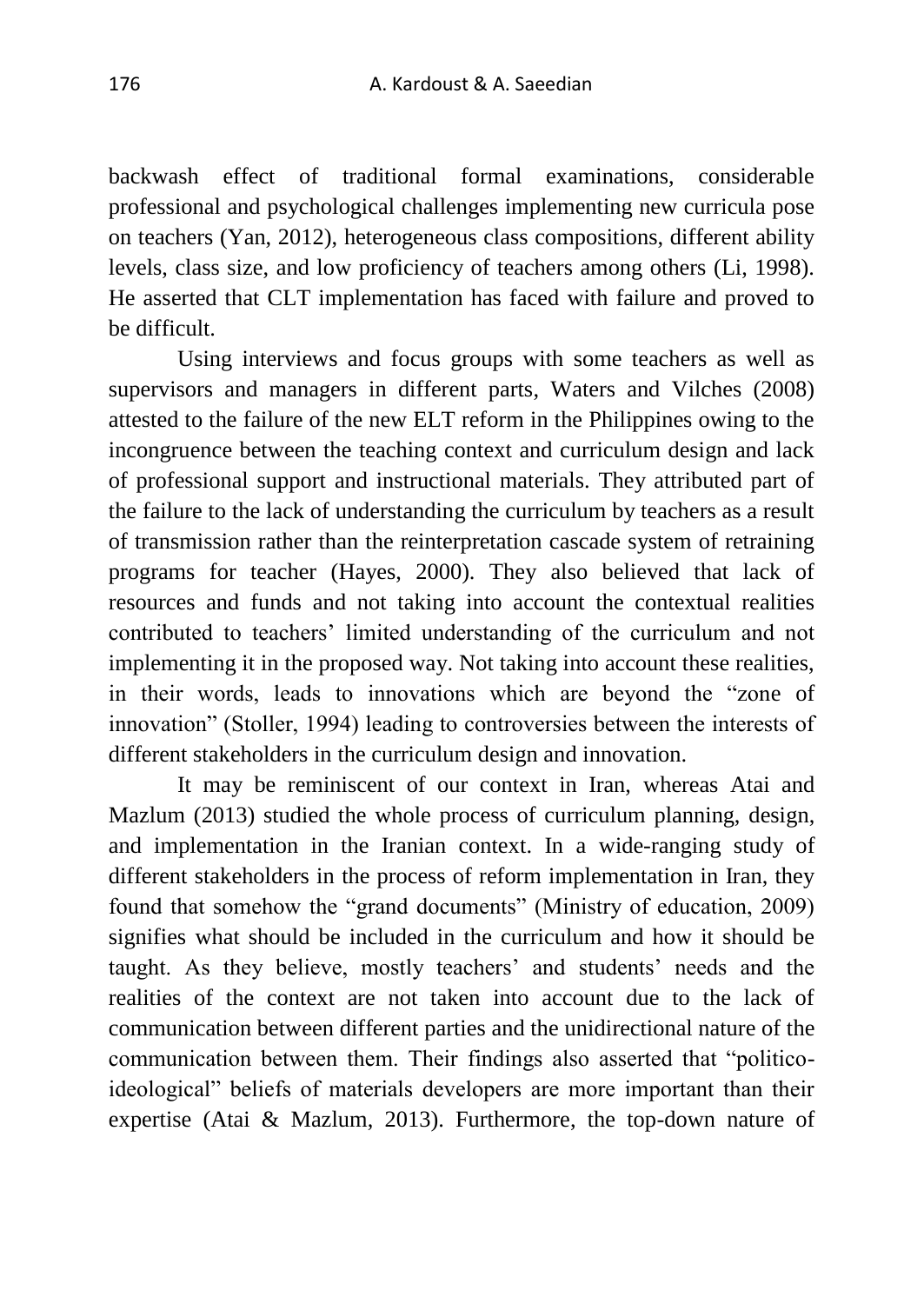communication leads to a lack of interaction between different parties, and this unidirectional communication combined with centralized process in setting and enacting policies contributes to a gap between planning and practice leading to marginalization of local teachers and neglecting students' needs.

The matter of interaction between different stakeholders as acknowledged by Atai and Mazlum (2013) has been studied in other research studies pointing to its capability in helping teachers to appropriate new curricula in their teaching. Yuan (2017), taking an activity-theory perspective, studied the curriculum-appropriation process of a group of novice Chinese teachers of the national English curriculum introduced in China in 2009. Using reflective journals written by a group of these teachers, he categorized teachers into three groups of full implementers of the curriculum, partial implementers and non-implementers. Full implementers asserted that receiving help and support and having interaction through public lessons with colleagues and mentors helped them fully appropriate the curriculum and their tendency to help students learn the language rather than getting high scores on the exams. Partial implementers' lack of this type of interaction led to surface mimic of some technical terms from the teachers' guide for the sake of show off and a focus on the vocabulary and grammar instead of language for communication. The third group, non-implementers of the curriculum, used traditional approach. Due to their lack of communication with other colleagues and parties, they saw themselves unable to implement the curriculum and conceived of themselves as "knowledge transmitters and exam machines" (p. 61).

There is no shortage of studies in the literature on the curriculum innovation and enactment. In fact, the lack of congruence between curriculum rhetoric and context realities has been studied from different perspectives in different contexts in the literature (Wang, 2010 in China; Nunan, 2003 in seven Asian pacific countries; to name just a few). In addition, different factors have been mentioned as contributing to this gap (e.g., Jiang, Zhang, May, & Qin, 2020; Van de Oudeweetering & Voogt,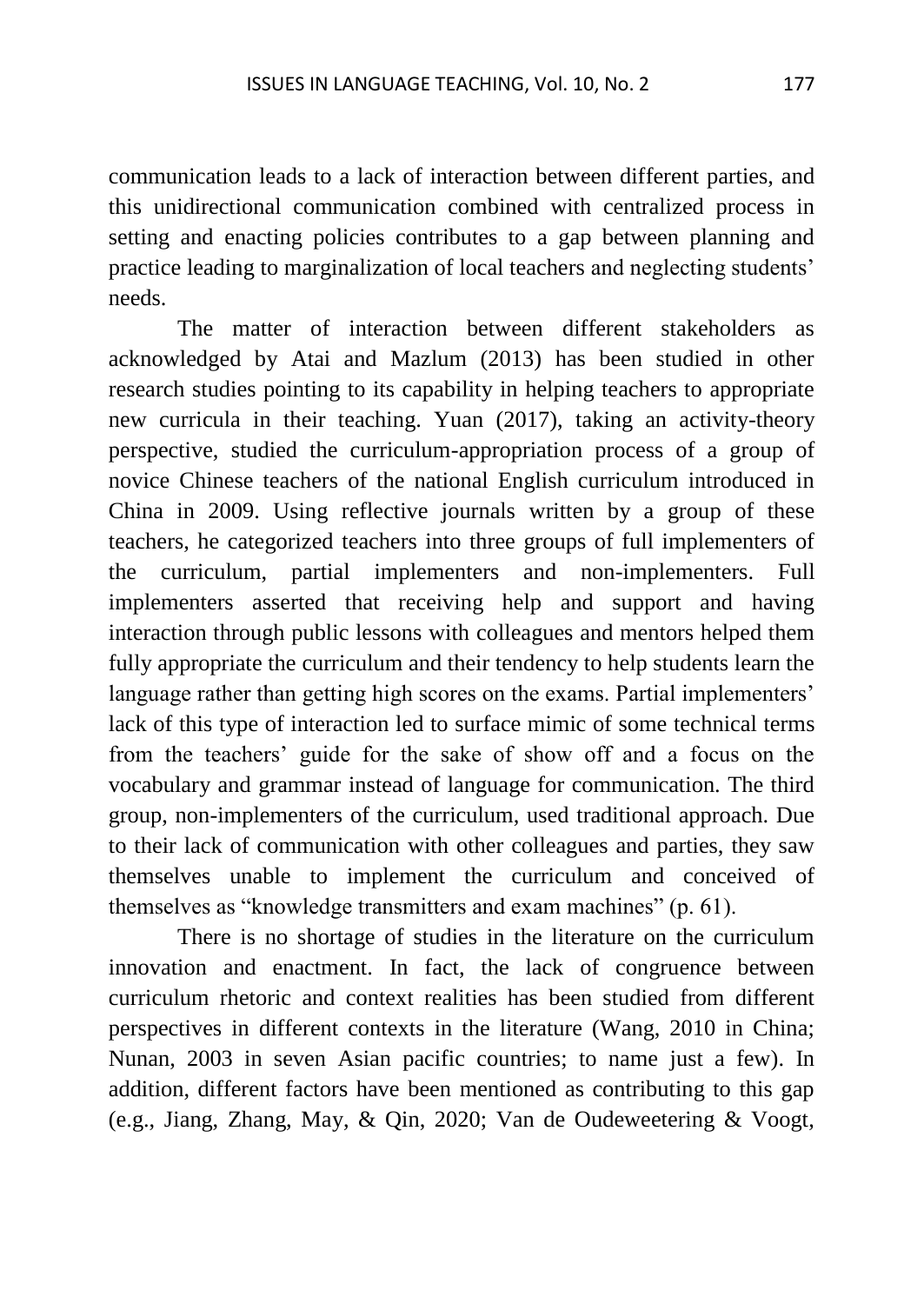2018; Wang, 2010). As mentioned in the above section, Atai and Mazlum (2013) also studied the whole process of curriculum planning in the Iranian context through a qualitative study but as the inner thoughts of practicing teachers have not been included in their study and teachers' views were limited to some open-ended questions in a questionnaire and even the actual lessons taught by these teachers have not been included, the present study seeks to bridge this gap. Furthermore, the present study is inspired by the newer version of the curriculum, which claims to be more communicatively oriented rather than the previous curricula that were mainly based on older theories and conceptualization of curriculum.

## **PURPOSE OF THE STUDY**

By the introduction of the new curriculum for the Iranian schools in 2012, a major shift in conceptualization of language teaching happened. By the emphasis of the new curriculum on using language for self-confident, active communicative use of language (Ministry of Education, 2012) in classes, the teachers were no longer expected to focus on the old ways of teaching; rather, they were obliged to change their teaching based on new program. This meant empowering students to use language to express themselves actively and independently both inside and outside classroom, but achieving these goals is not as straightforward as it is claimed in the documents of the new curriculum. As the review of the literature reveals, teachers diverge in their teaching from the proposed guidelines despite the in-service training they receive and the teacher's guide recommendations. Due to the recency of this innovation in the Iranian context and dearth of research with regard to the real implementation of this innovation, this study seeks to analyze the new curriculum as it is practiced by Iranian English language teachers in their everyday classes. This qualitative study would examine the following research questions:

(1) What discrepancies can be discerned between Iranian English language teachers' practices in classroom and those recommended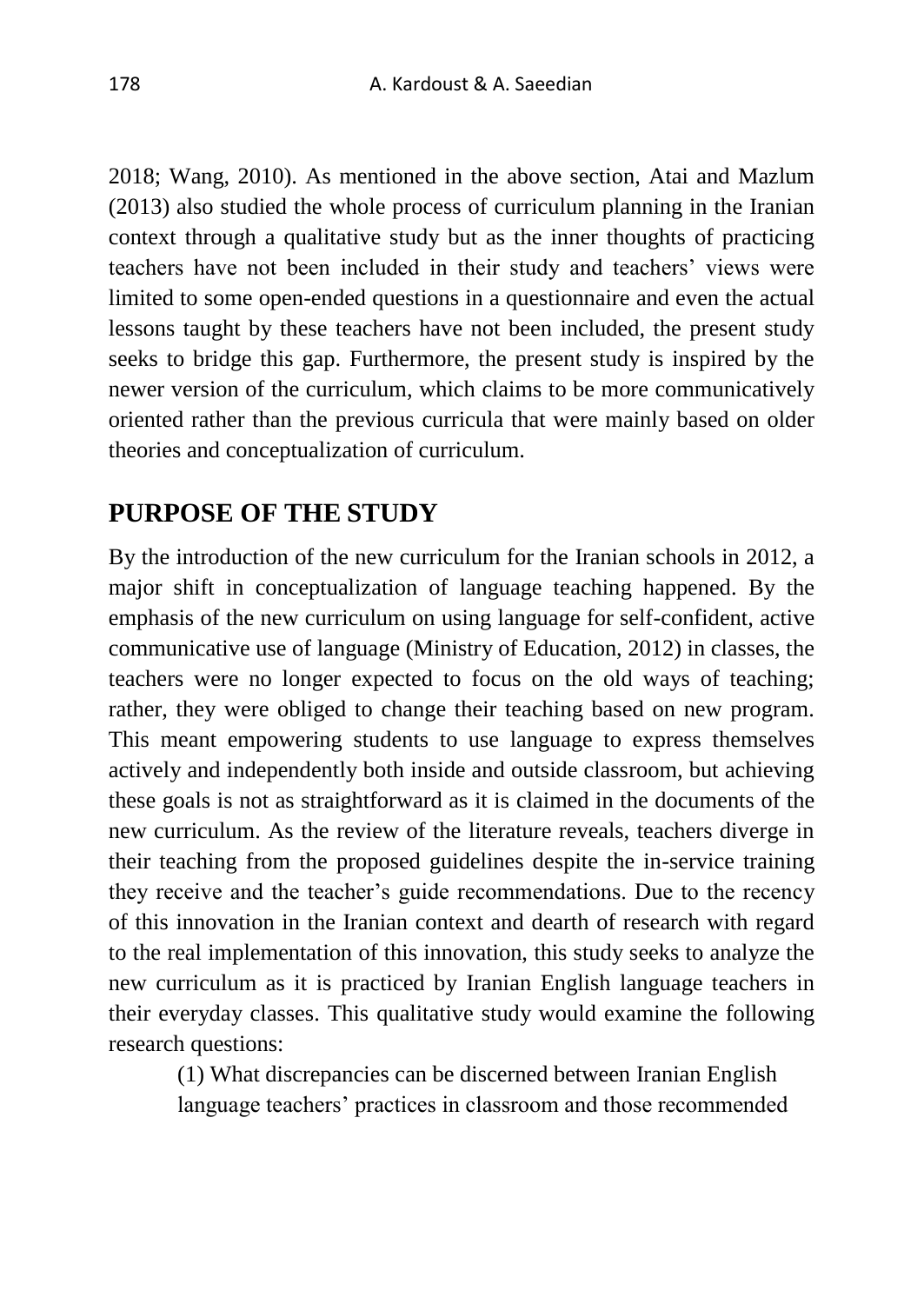by the curriculum?

(2) What factors account for these inconsistencies where there are

incongruences between teachers' practices and proposed ones?

(3) What conceptualizations of CLT do Iranian EFL teachers hold?

# **METHOD**

# **Participants**

Classroom recordings and semi-structured interviews with two Iranian secondary school teachers of English both working in state schools in a western city of Iran were used in detail in the present study. One of the teachers was a male and preferred to be addressed as Mr. Alex after he was asked to choose a pseudonym for the sake of protecting his identity. He was 45 years old and had taught English for over 20 years in the education system of Iran. The other was a female whose preference for being addressed was Ms. Mirhassani. She was in her forties and had 20 years of teaching experience as an English teacher in the education system of Iran. This was done to pinpoint their conceptions of CLT, their practices and inconsistencies in implementing the new curriculum. Both (one female and one male) have more than fifteen years of teaching experience and have taught the new series (*Prospect*) from its inception in 2012. They were selected based on convenience because they willingly decided to take part in the present study. At first, they were suggested to be video-recorded while they were teaching, but they just agreed to audio-tape their own classes and be interviewed subsequently. The official permissions were also granted from the headquarters of the Ministry of Education, and formal protocols were met.

## **Data Collection Procedure**

Since the purpose of any qualitative study is to "understand the inner perspectives and meanings of actions and events of those being studied"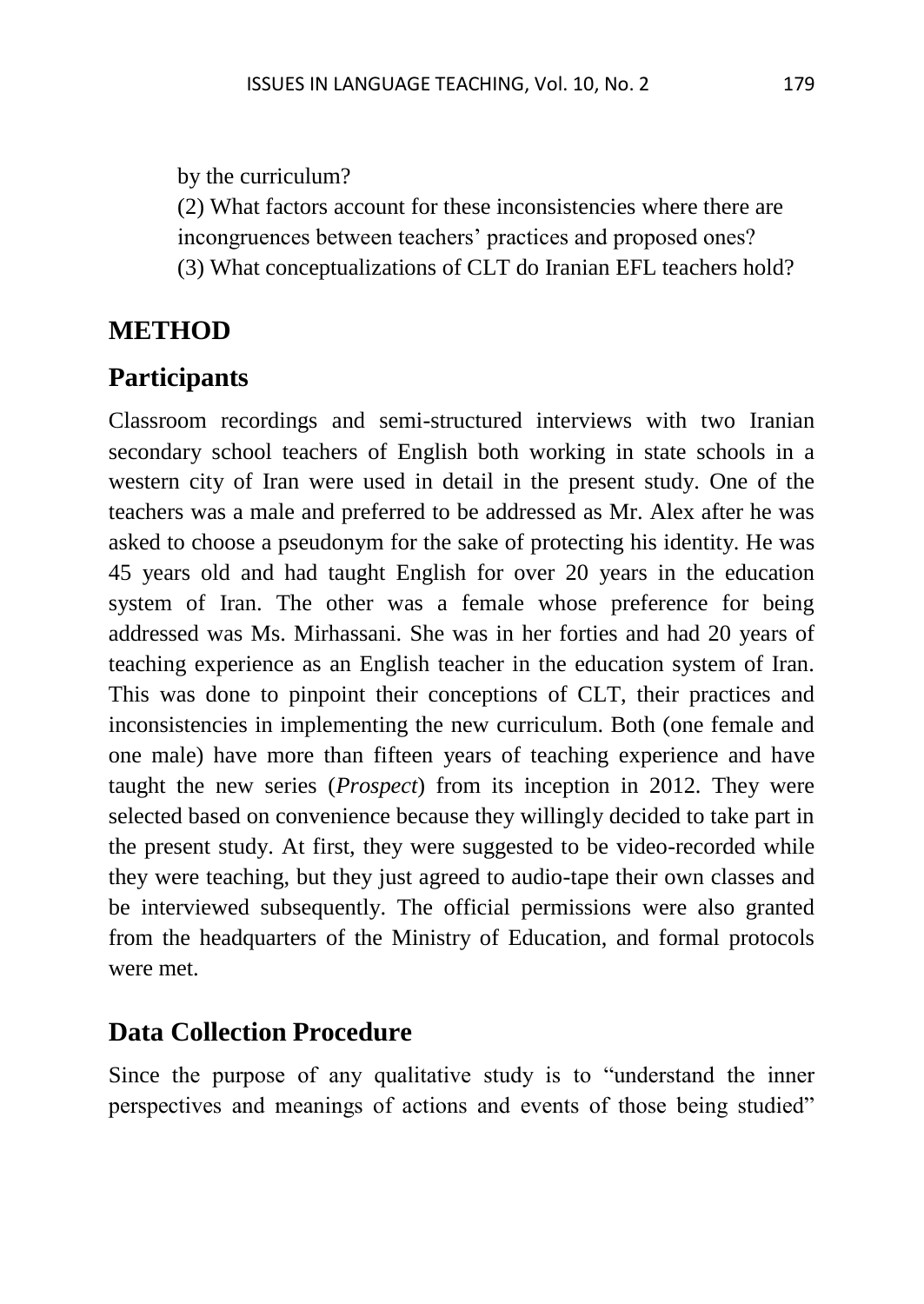(Anderson & Burns, 1989, p. 67), class recordings as well as semistructured interviews were used to discern the underlying reasons of why teachers do what they do. Teachers in the preset study were initially interviewed for nearly 15 minutes and their background information, teaching experience, their general inclinations toward the new curriculum and their experience in teaching the new curriculum were elicited. They then voluntarily agreed to record their own classes and subsequently take part in a semi-structured interview about their lessons. Because it was near the end of the academic year, they both were to teach the last lesson of grade seven book entitled *My Favorite Food*. Each lesson in the book comprises of three parts of conversation and practice, literacy activities and communicative activities. They were to teach communicative activities. In this section of the lesson, first, there are listening and writing activities in which students listen to two conversations and choose correct answers in a table. In the second part of the activity titled speaking and writing, they should interview three people and write in the table their favorite food and drink. Lastly, they should role play a situation and ask some people their favorite food and drink. The teachers recorded their own classes, and with their own help the lessons were transcribed verbatim. To clarify how each class was recommended to be held based on the curriculum, an explanation of the recommended curriculum and the recommended format of each lesson has been provided below.

#### *Curriculum Recommendations*

As recommended by the curriculum, there should be focus on active selfactualized communicative activities along with problem solving for students (National Curriculum, 2009). The teacher's guide emphasizes that the method adopted in the series is a communicative approach with considering two characteristics of the *active role of participants in the teaching/learning process* and *emphasis on the fortification of problem-solving personality and self-actualization* (Teacher's guide for the seventh grade, 2012, p. 8,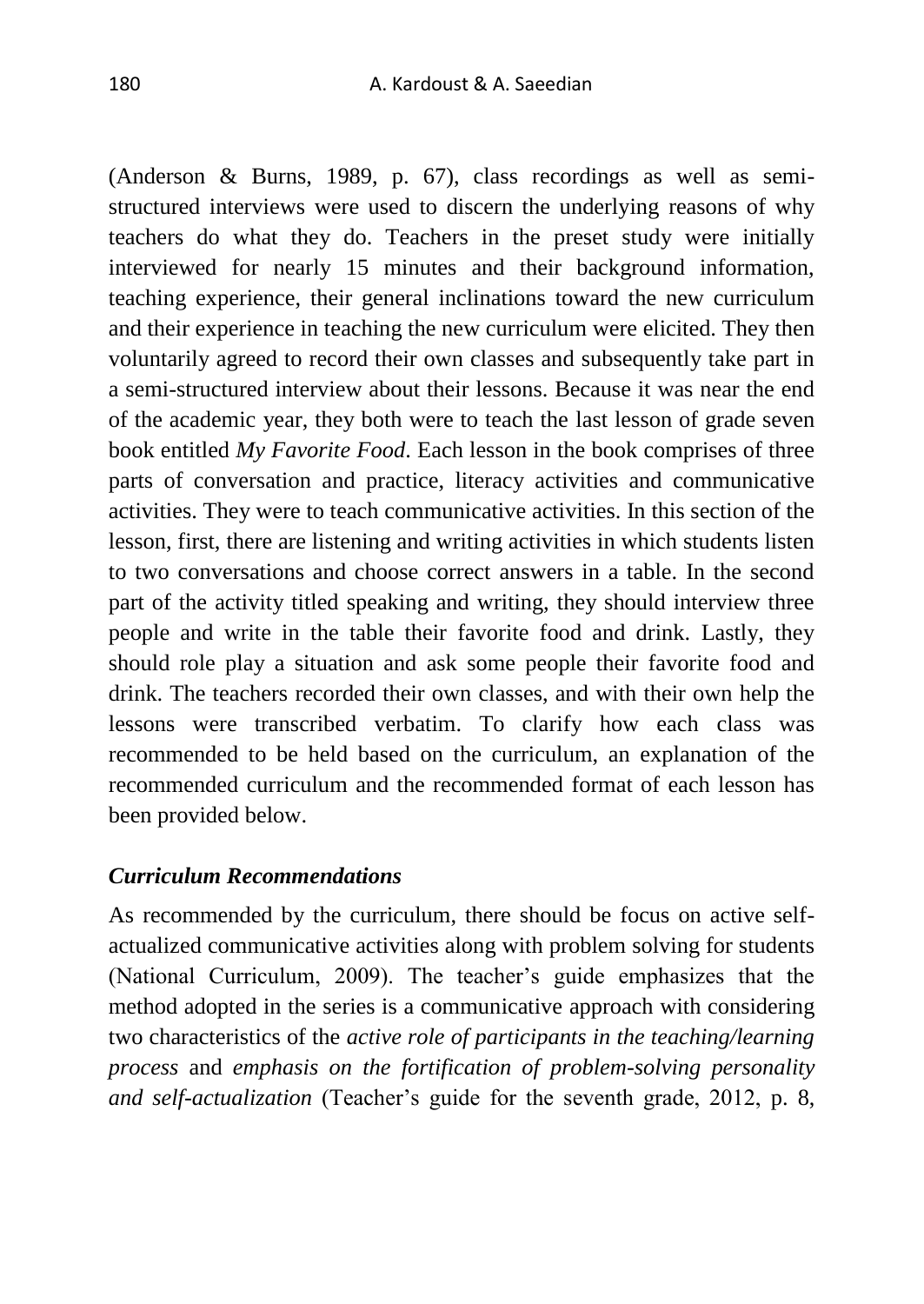emphasis added). The teacher's guide enlists the duties of teachers in this process as follows:

- $\checkmark$  In the process of teaching, mainly there should be a focus on meaning, although it does not mean neglecting form.
- $\checkmark$  Students should be allowed to have interactions to express their opinions and beliefs.
- $\checkmark$  In doing listening and reading activities, there should be some provisions for students to understand meaning and react properly to what they have read or listened.
- $\checkmark$  One of the characteristics of communication is its unpredictability and communication gap so there should be some preparation for students to make them ready for these.
- $\checkmark$  To foster communicative competence in learners, students should experience four language skills in purposeful activities.

Teacher's intervention to correct students' errors should not distort communication process. In other words, teachers' intervention should reduce to bare minimum. (teacher's guide for the seventh grade, 2012, p. 9).

#### *The Recommended Format of the Lesson*

The format for the lesson which was to be taught is derived exactly from the teacher's guide for the seventh grade (teacher's guide for the seventh grade, 2012, pp. 91-93). As mentioned in the above sections, the topic of the lesson was my favorite food. The day's lesson was communicative activities in which students were to do communicative activities about their favorite food and drinks. At first, they had to listen to the CD and in the table choose favorite food and drinks of the people they heard. According to the teacher's guide suggestions, students should discuss these people's answers and compare them with their own answers. This activity deemed to take 15 minutes. There is a recommendation to add five more minutes as warm-up before embarking on this activity.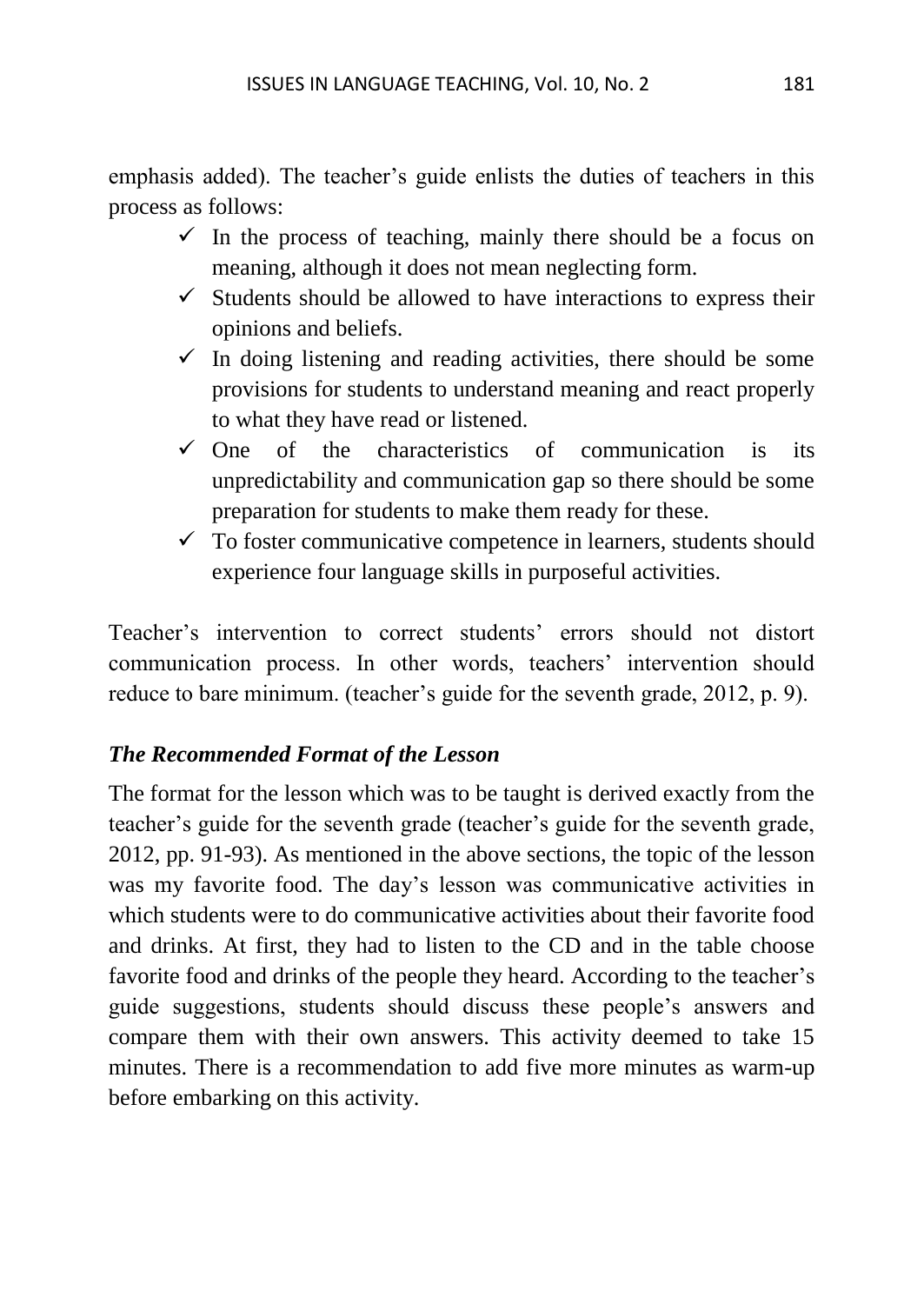For the next section of the class, called speaking and writing, the explicit focus is on asking other people's favorite food and drink and fill in the table in the book. The focus here is on four skills as they should read the table, ask other people's choice, listen to answers, and then write in the table the answers they have heard. Then, they had to ask and answer other peoples' favorite food and drinks and write them in the table. This part is deemed to foster pair and group work, and according to the teacher's guide, it should take about 15 minutes.

The last section in this lesson is called *Your Conversation*, in which students are presented with an incomplete conversation. According to the teacher's guide, in this part they should pair-up and practice the functions they have learnt so far. It is recommended that this be just a sample conversation in which they should just speak. They are advised not to write anything here. The teacher should walk around and check their work and preside over their pair-work. Finally, students should act out the conversation in front of the class as a group activity. What follows is the findings obtained from the analysis of each one of the teachers.

#### **Data Analysis**

The analysis of these transcripts yielded some themes and topics to be covered in the subsequent interviews. Conducting interviews is important as they provide insider views of the lesson as well as helping to provide insights on what teachers do in the special situation of their class (Breen et al. 2001). The interviews lasted for an hour each and were conducted in Persian; thus, it allowed the teachers to express their ideas more eloquently and confidently. Then, they were translated and sent to the teachers for checking and corroboration so that member checking could also be done (Nassaji, 2020). During the interviews teachers provided comments on the activities they did and provided rationale for their decisions and procedures. The use of decision making and checking teachers' follow-up pedagogical reasoning has also been highly recommended by some recently published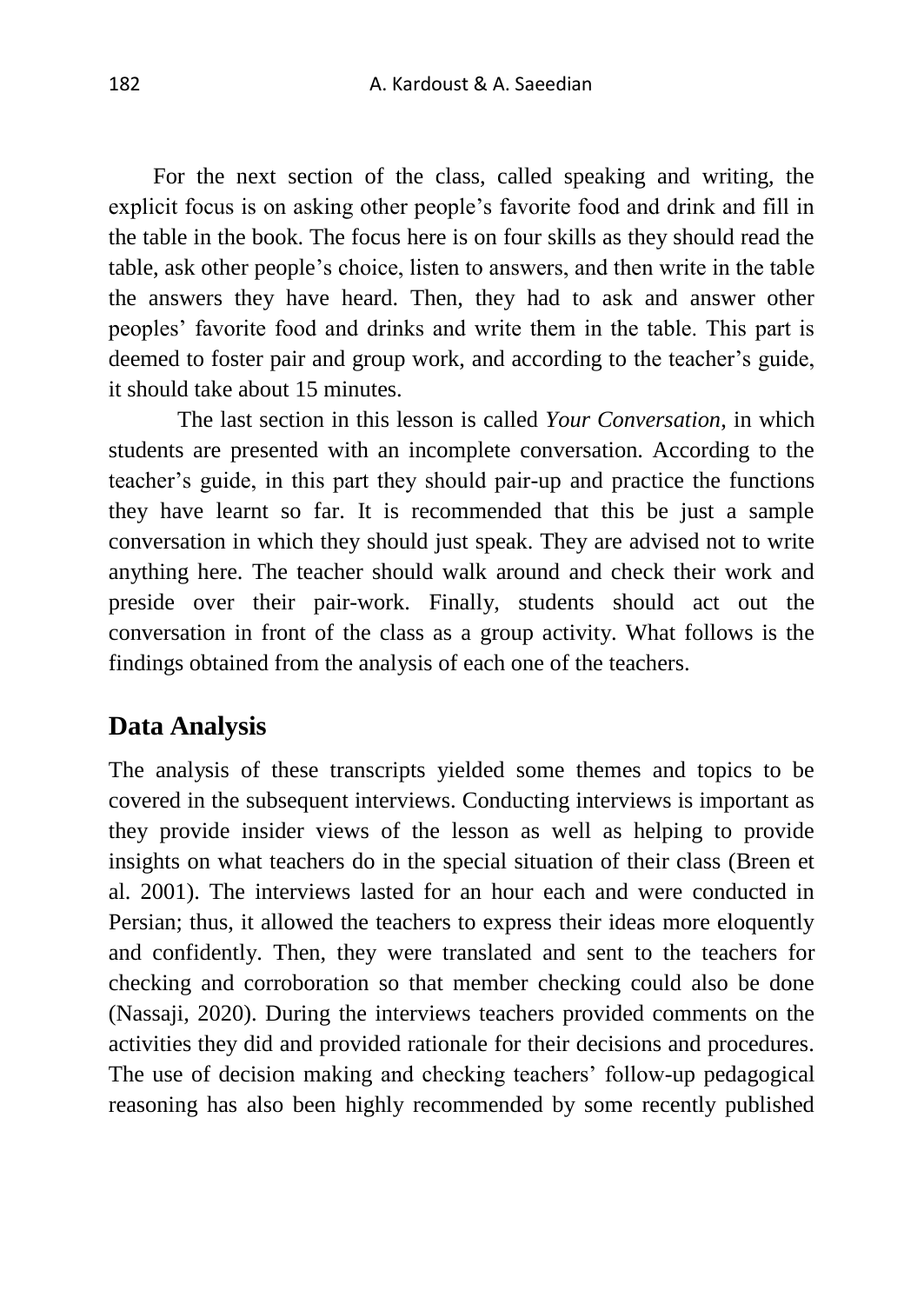works (e.g., Khatib & Saeedian, 2021a, 2021b). These transcripts were analyzed with the intention of finding out about their perceptions of the curriculum and the reasons of their actions in the class.

## **RESULTS**

In this section, each teacher's classroom conducts as well as the techniques and methods used by each are presented and discussed. First, the observed lesson is presented and then a comparison is made with curriculum recommendations. The extracts from the interviews are presented along with the teachers' comments and the rational for what they did. The comments related to the beliefs of each one of the teachers and the influential contextual factors have been provided below.

# **Mr. Alex's Class**

Mr. Alex's class was composed of six stages. First, there was a separate emphasis on vocabulary through a film, again reviewing the vocabulary, a limited communicative activity, highlighting vocabulary again through a game and a poster, and finally pair-work and acting out the conversation. Table 1 shows his classroom activities and allotted time to each activity.

| Stage                  | Activity                                         | Time allocated |
|------------------------|--------------------------------------------------|----------------|
|                        |                                                  | (min)          |
|                        | Watching a film and highlighting vocabulary      |                |
| $\mathcal{D}$          | Reviewing vocabulary                             |                |
| $\mathbf{\mathcal{R}}$ | Limited communicative activities asking students | - 2            |
|                        | favorite breakfast                               |                |
|                        | Highlighting vocabulary through a game           |                |
|                        | Highlighting vocabulary through a poster         |                |
|                        | Pair-work and acting out conversation            |                |

**Table 1:** *Overview of the lesson taught by Mr. Alex*

As it is evident from Table 1 and the proposed lesson format, Mr. Alex's teaching is divergent from the recommendations of the curriculum in some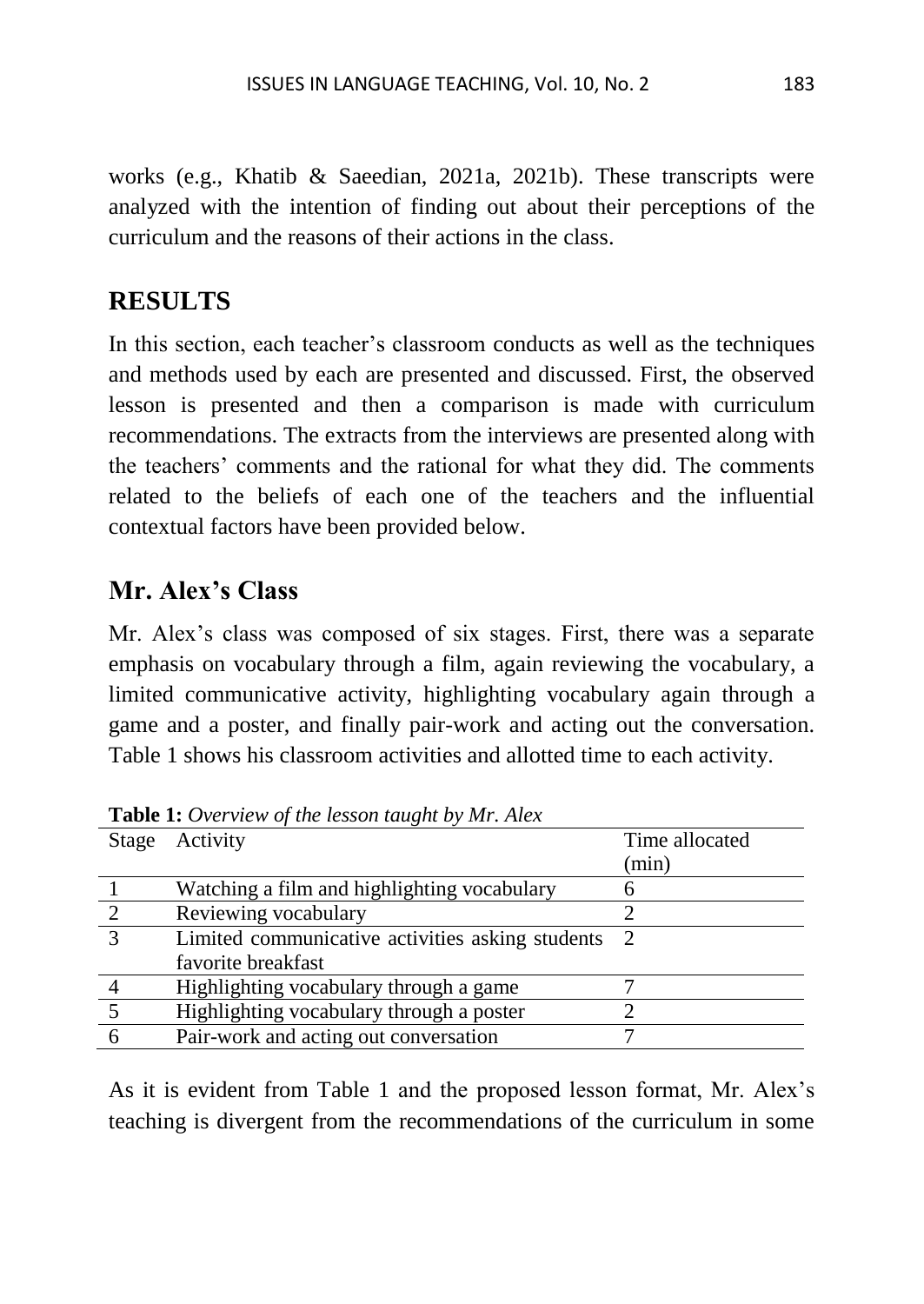ways. First, there is limited focus on pair-work as the whole structure of this part evolves around pair and group work. Consulting the course book, it is evident that there is no need for extra focus on vocabulary in this part as these have been emphasized in the initial sections of this lesson. Next, there are no opportunities for students to have communicative activities as recommended by the curriculum. The questions with regard to these discrepancies will be asked and Mr. Alex's answers will be presented and then analyzed.

At first, the reason for so much focus on vocabulary was probed. He believed that he taught and emphasized the vocabulary as providing a background to the lesson. He also believed that he had focused on vocabulary as a kind of assessment to make sure what they knew and what they did not know. Another reason for his focus on vocabulary was that he wanted to make them familiar with the dictation of the words. He also believed that because they had covered the functions and conversation of the lesson, now it was time for them to focus on the form of the words. His way of teaching vocabulary is also reminiscent of the old methods as when he was asked why putting so much pressure on vocabulary he continued:

*Look they have studied the lesson in previous sessions [he means in the conversation and practice section as well as literacy teaching section] and they are now just doing communication activities. They have covered the conversation in the previous section and now I just want them to see the form of the vocabulary words in fact the dictation of the words. [He added that in his class he covered the words on the poster and asked the students by looking at the picture, repeat the words. In some cases, he makes some repetitions and asks the students to repeat after him]. First without having a look at the written form and then by looking at the written form. It is a kind of moving from known to unknown.*

After practicing the vocabulary, he went through the book to do the listening and writing activity. Although the activity is ripe with opportunities for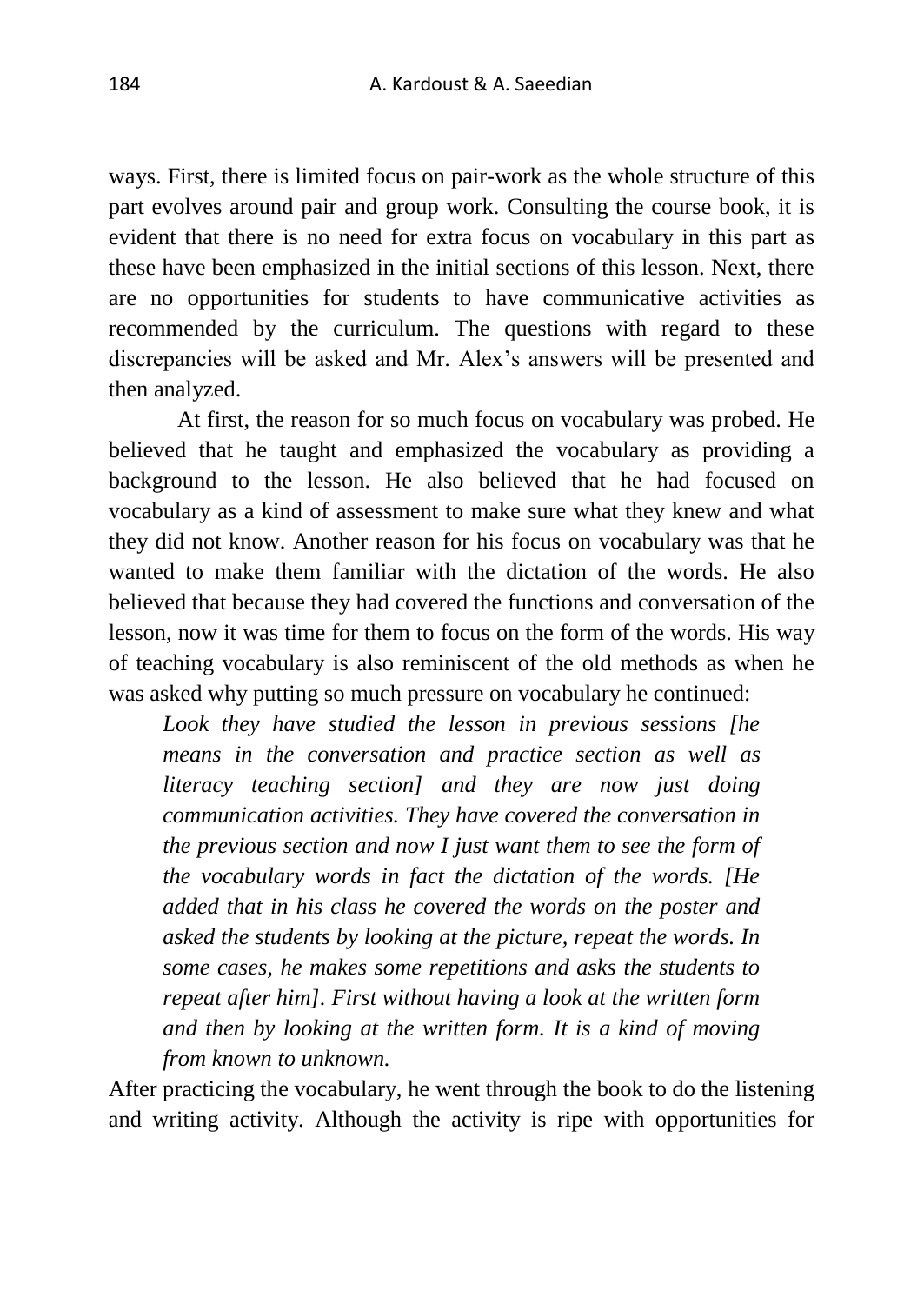communicative activities, it is reduced to a mechanical activity of just listening and selecting the right answer in the book. The teacher comments on this part as follows:

*Listening and writing mmm, where they should listen to the CD and write, you know, I play the CD and ask them to listen and check individually and play it once more and ask them to listen and compare their answers with their partners and check who has been right and wrong.*

As it is evident from the above comment, the curriculum recommendations for this part are neglected. This part, which should take about 15 minutes, lasts only one or two minutes and is reduced to a mechanical activity of selecting just the right answer and check whether the selected answer is right or wrong.

The next topic of concern in the curriculum is the primacy of pairwork. The curriculum directly emphasizes that there must be pair and group work in order to foster self-actualized active communicative way of learning the language (National Curriculum, 2009). However, this philosophy is accepted with a caution by the teacher as he believes that through pair-work the students only work with their own partners and just do the job in any way possible. He added that he had to renew their partners to prevent them from working with their friends just for the sake of formality. Again, there is no appreciation of the value of pair-work in enhancing the opportunities for communication in the class.

In the next section of the lesson, called speaking and writing, he simply asks the students to ask three people their favorite food and drink and fill in the table. In fact, in this part the precious opportunity of focusing on communicative activities is lost because this activity is simply reduced to a mechanical activity of filling out a table. During this activity, he walks through students and checks their work. This part inadvertently creates an opportunity for analyzing the teacher's reaction to the students' errors. In a part of the transcript, it is clear that he stops one of the students during a pair-work and correct some mistakes. When inquired about the reason for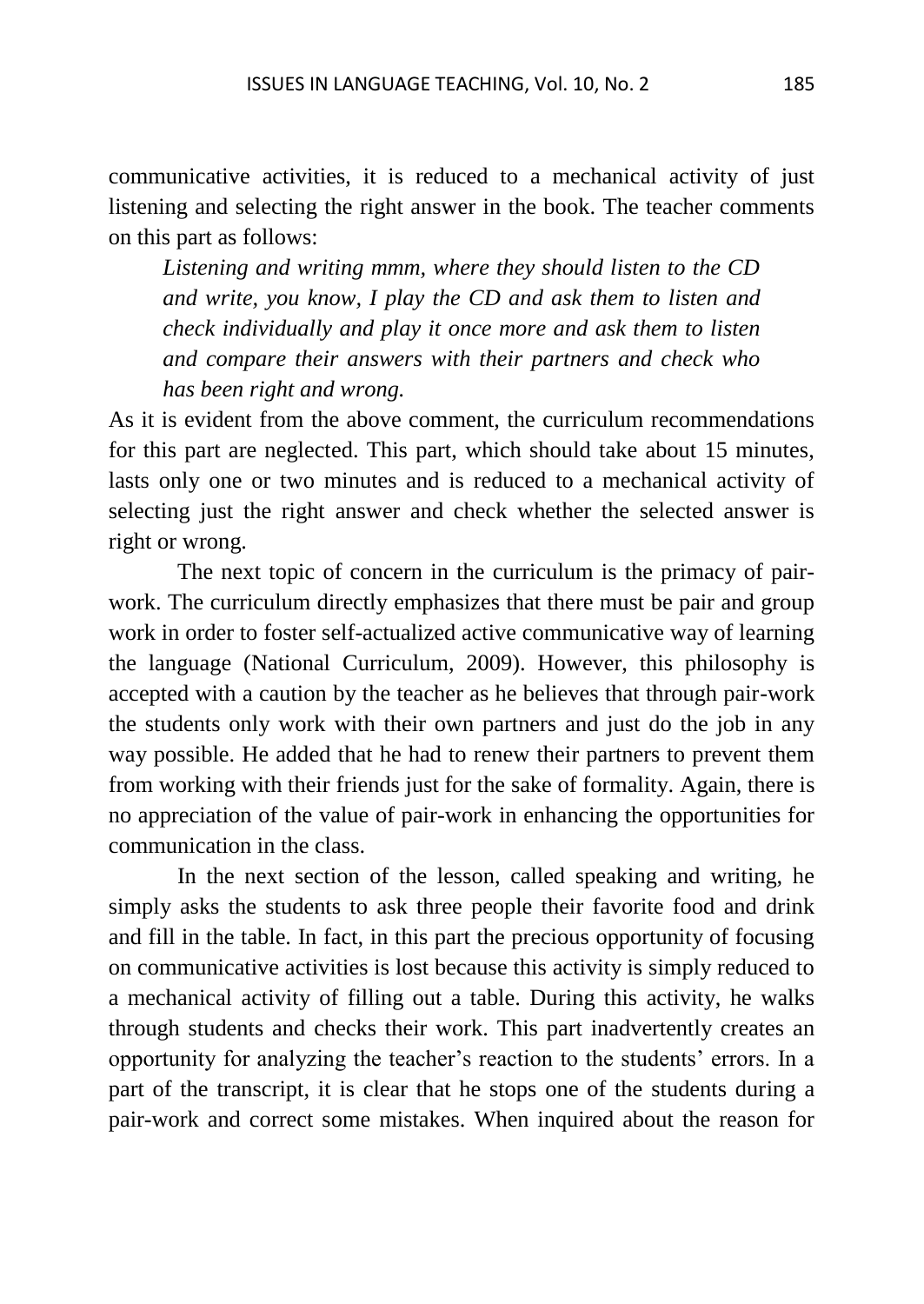interrupting, he asserted that "*Look because I didn't want to bold students` mistakes and humiliate them because of their errors I was just stopping them and telling to students themselves their errors and among that noise nobody notices others mistakes.*"

The last section in the lesson is an incomplete conversation in which students have to reconstruct the conversation in pairs. The general recommendation by the teacher's guide is that teachers skip the difficult vocabulary here and just highlight the functions. Students have to do this part in pairs or groups and act it out in the class. The teacher's guide recommends teachers not to write anything here; instead, they should just practice it in an oral format. From the lesson observed, it was clear that no student volunteered to do this part. The teacher was asked what happens when there are no volunteers. He believes that

*I lower my expectations. If I ask a question and there are no volunteers maybe the level of my question is high. Maybe instruction has not been successful because the purpose of our initial assessment is assessing the capabilities and that may be a high estimation. If there are no volunteers it may be my fault or my students' so I lower my expectations in order for the class to take a shape and then I transfer the volunteers who are more advanced to the next session to have more time for their out of class activities and do their job.*

This way the teacher simply skips a troublesome part of the lesson without actually engaging with it and makes benefits for the sake of promoting communication in the class.

As a general question about the overall structure of the curriculum as a whole and probing his ideas of what he conceives of the method advocated by the book, his comments are worth mentioning here. He insists that the method followed (i.e., promoting meaning over form) is not efficient as this direction of movements in the book from meaning to form is not a sound strategy. The following excerpt from this teacher's comments best captures this idea: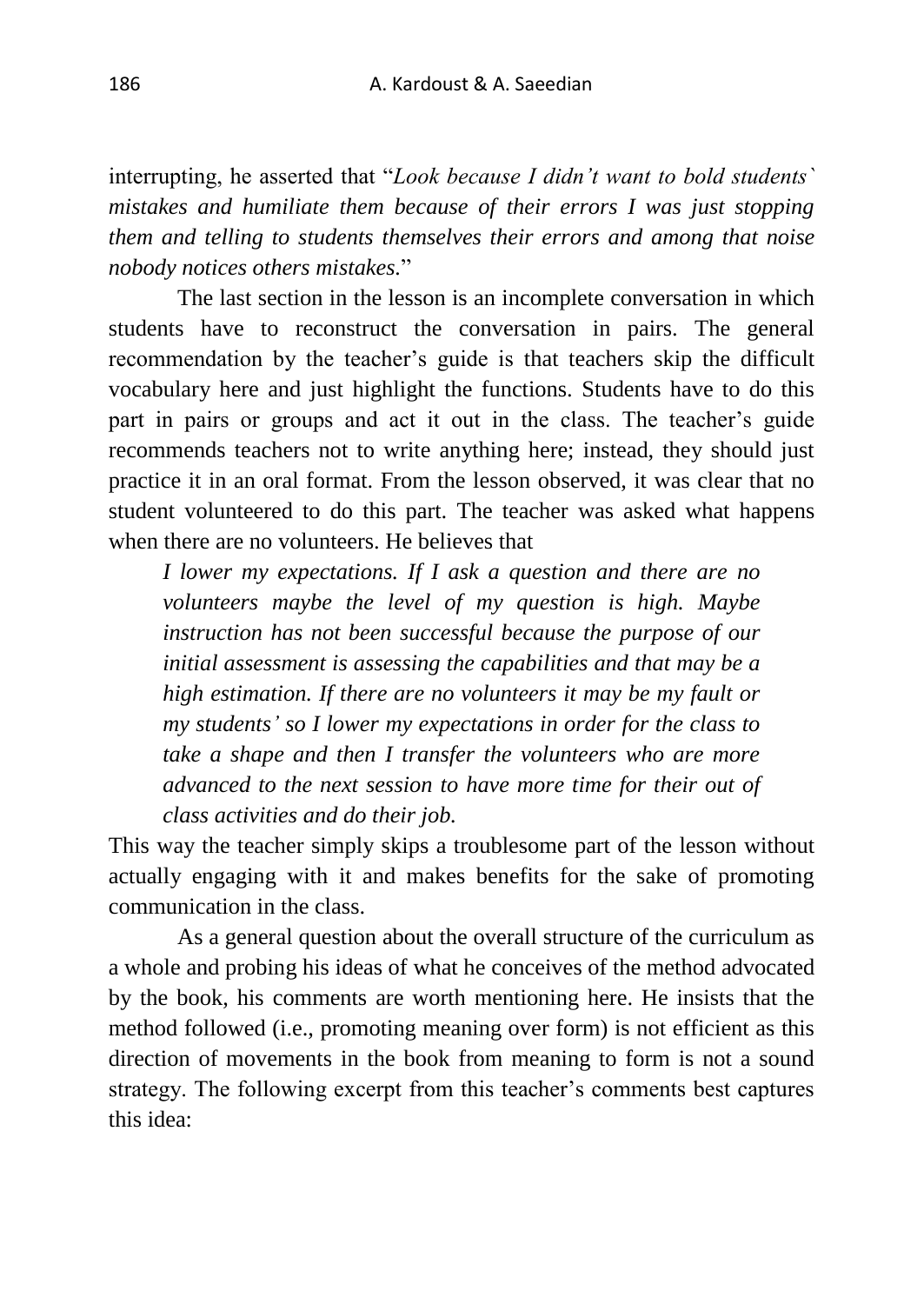*I have edited some manuscripts [about this book] and called them the lost rings of the book. There are some necessary topics that have not even been discussed in the teachers` book something very clear like the imperatives. We even do not talk about the imperatives in the secondary junior schools despite the fact that the language functions in our classes most of the times are "stand up, sit down". Where should we teach them in our books? Look the natural learning is most of the time learning the imperatives. But they aren't. The books say little about "there is, there are" or I don't know a and an, it explains little. "This is, that is, these are, those are" are not in our books at all. I think there must be form because learning is easier. Well, look, I say the form must be in the service of meaning not the meaning in the service of form i.e., we reach meaning using form. That is our movement should be from form to meaning.*

Based on the points extracted from the lesson taught, some reasons and possible implications can be considered. The first is the vast use of the mother tongue as used by the teacher. On the contrary to the recommendations, to enable the students to communicate as efficiently as possible, the use of the students' mother tongue all the time deprives them of this opportunity. The reason for this use may be the lack of proficiency on the part of teacher to use the language fluently. This phenomenon was observed in many instances in the lesson observed as the teacher was unable to speak fluently, and his speaking was full of hesitations and pronunciation errors. The other reason may be that the teacher hesitates if he uses English in the class, the students will not understand him. This fact was even observed when the teacher gave some directions in English and then translated them into the students' mother tongue. When asked why, he replied because he simply did not want to leave anything vague in his lesson.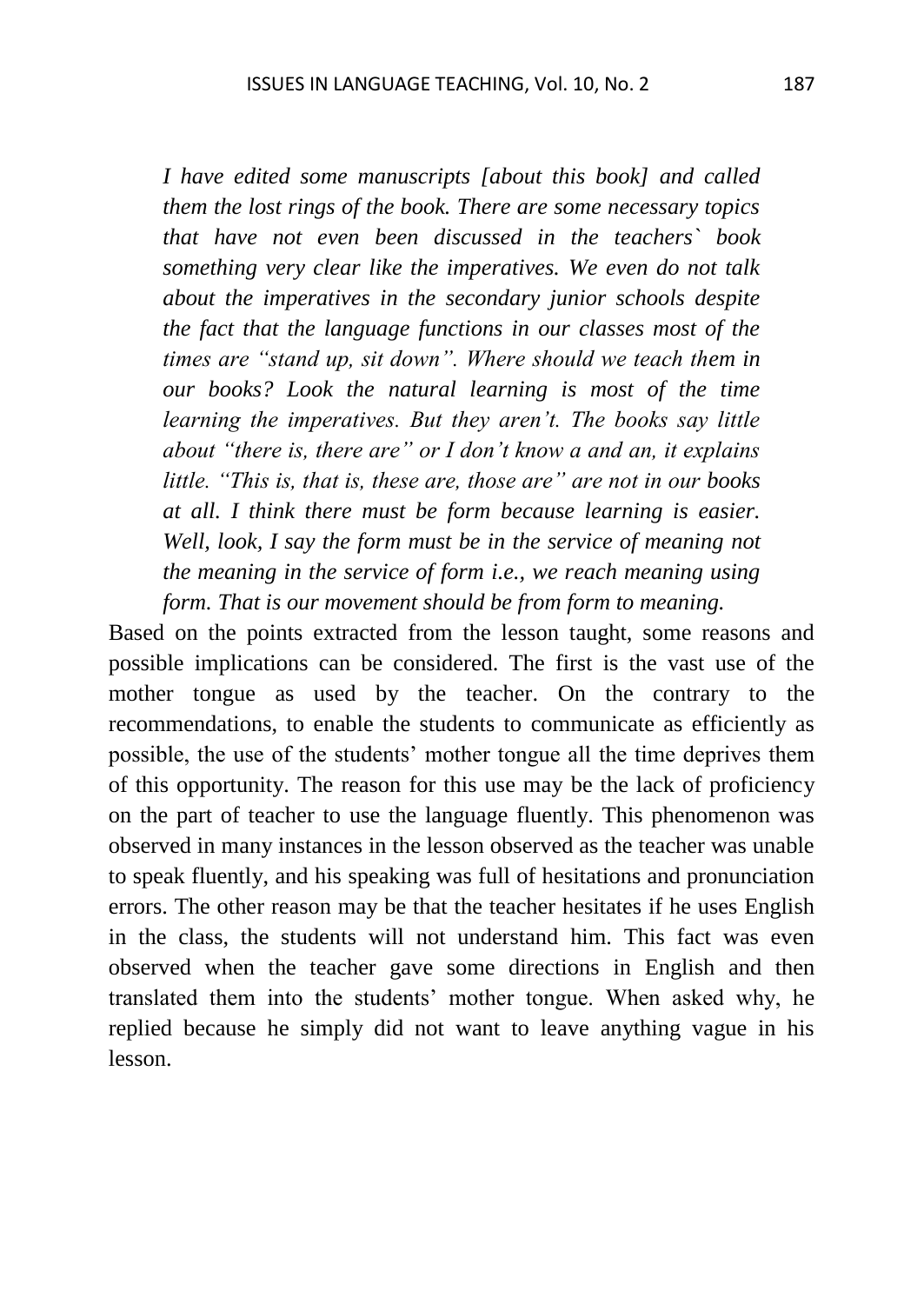#### **Ms. Mirhassani's Class**

Ms. Mirhassani's class composed of seven stages. First, there was a review of the vocabulary of the lesson through a matching activity where the students matched the words written on a restaurant menu with pictures. They then listened to a short song in which the same words related to food were practiced. The teacher stopped them in some points because they were to translate some sentences of the song. In the third stage, they went through the listening and writing part of the lesson in which the students were to read the items aloud and translate them before listening to the audio. Then, there was a vocabulary review activity in which the teacher asked them some words, and they were to translate the words into Persian. The following part of the lesson was a speaking and writing activity in which the students were to ask each other's favorite food and drink. The teacher here did not encourage any communicative activity. On the contrary, she herself told them what to write in the blanks. From the three items in this part, just the last one was done by the students themselves. During this activity, she directly corrected students' errors. The last activity, *Your Conversation Part*, was conducted as a role play in which she first reviewed the vocabulary and functions and then asked them to do a role play.

As it is clear, again there are many curriculum-irrelevant activities in her lesson like asking the students to translate or discouraging the students' active roles in class. In the following section, the rationale behind what she did in her class is elaborated on to shed light on what conceptions of the curriculum drove her teaching.

The first element discerned in her teaching was an undue emphasis on vocabulary as it was evident in different phases of her teaching. Most of the time this vocabulary teaching was accompanied by translating the same words to students' mother tongue. When asked why putting so much pressure on vocabulary, she commented that so much emphasis was because she thought this emphasis would foster comprehension on the part of the students and make them ready for the final tests. When asked whether she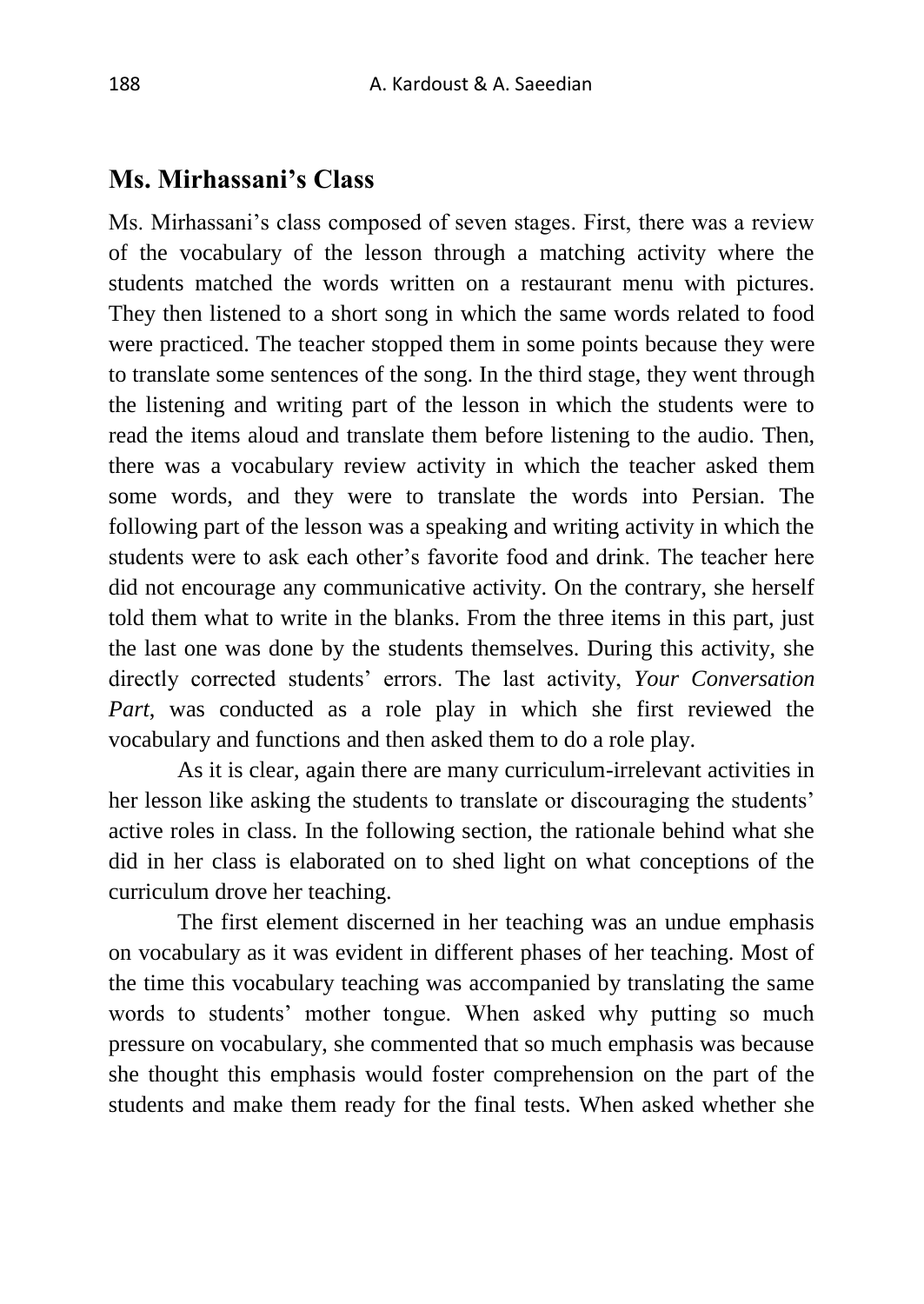puts the same amount of emphasis on other elements like grammar because there is grammar in the final tests as well, she asserted that not the same amount of emphasis is put on grammar in her classes because in her words using meaning, students can master grammar. The following excerpt from the interview best captures the teachers' reason for this:

*I think the main thing for the tests is the vocabulary. The main factor in student's learning is vocabulary. This way I get better results in the final examinations. Whenever I teach, I teach the words time and again. I teach part of a lesson and again refer to the words. I think if they learn the vocabulary, using meaning they can get along well with grammar. Grammar is something innate which is in the language of the man. From the first days of my learning of the language I was so. If I would understand the meaning I could unscramble the sentences.*

As it is clear from this comment, the teacher's decision to include emphasis on vocabulary is more concerned with her preoccupation with final tests and her schooling as a student.

Another important element in her class was her extensive use of read-aloud and translation techniques. She used these in different phases of her lesson. In fact, she changed some communicative activities to these activities. For example, in the listening and writing section, where students were to listen to the audio, discuss the people's favorite food and drink, check the right item, and at last compare their answers with each other to reach a final decision, she changed this to a read-aloud and translation activity instead. In addition, she herself told them what to choose as the right answer. In fact, in this phase, a precious opportunity to provide the students with a communicative activity was superseded by a mechanical drill. The teacher uses the read-aloud technique as a technique to make them ready for the activity and to eradicate their pronunciation errors. The following excerpt illuminates her rationale for using this activity:

*I want them become familiar with the items and when they listen to the audio for the second time, they could hear it. The only*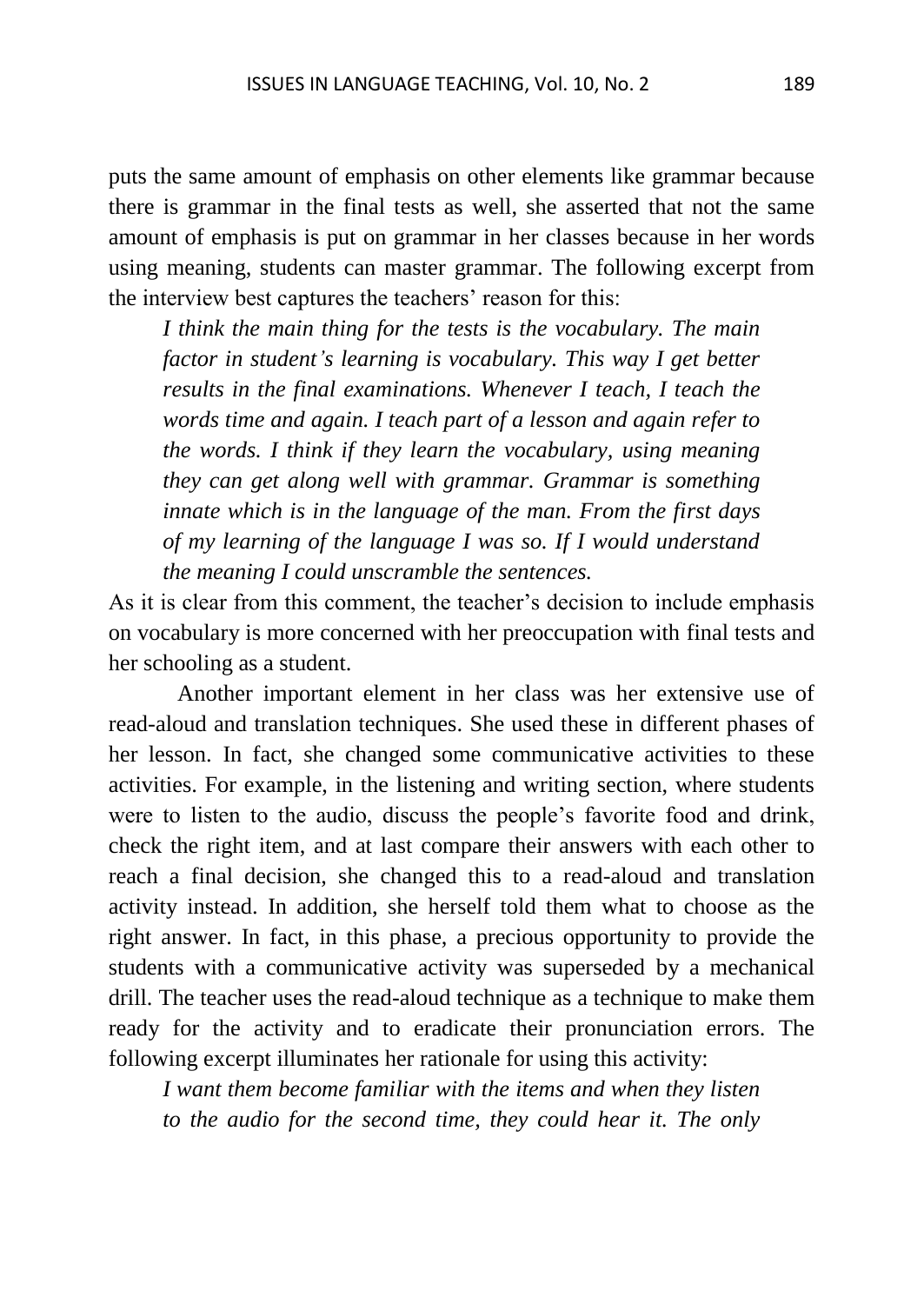*thing I can do here is to ask them to read the items aloud so it becomes familiar for them and when I play the CD, they could hear it. [I use read-aloud] to eradicate their pronunciation errors.*

Equally important is her rationale in using translation. She believes that using translation, she could contribute to understanding the meaning. She used this technique in different phases of her lesson. In her opinion, this way she could help students master the meanings. One tenable reason for this activity may be that she does not believe that through communicative activities meanings can be conveyed without using direct translation. Her comments with regard to this activity are worth attention:

*I am not sure whether what I do is correct or not but I emphasize meaning too much. I emphasize on translation i.e., for [emphasizing] both comprehension and understanding. They should learn the meaning. I believe that there is no language learning without meaning.*

In teaching the next part of the lesson, *Speaking and Writing*, where the students are to do a communicative activity of asking other people's favorite food and drink, the teacher decided to change the activity to a game with a limited communicative focus in which the other students should ask the student's favorite food. In doing this activity, one of the students has a problem with grammar. This provides an opportunity to focus on her method of correcting students' errors. When asked how she corrects students' errors, her comments aligned with the proposed curriculum recommendations of not inferring in the communication process. In practice, she stopped one of the students to correct her error. In probing the reason for doing this, she encapsulates her method as:

*If they [errors] are not in a way that they change the meaning or be a minor pronunciation one and I know that when they learn next lessons they will be eradicated I have nothing to do with them but when I see that they change the meaning or fossilization happens I try to correct them or ask one of the*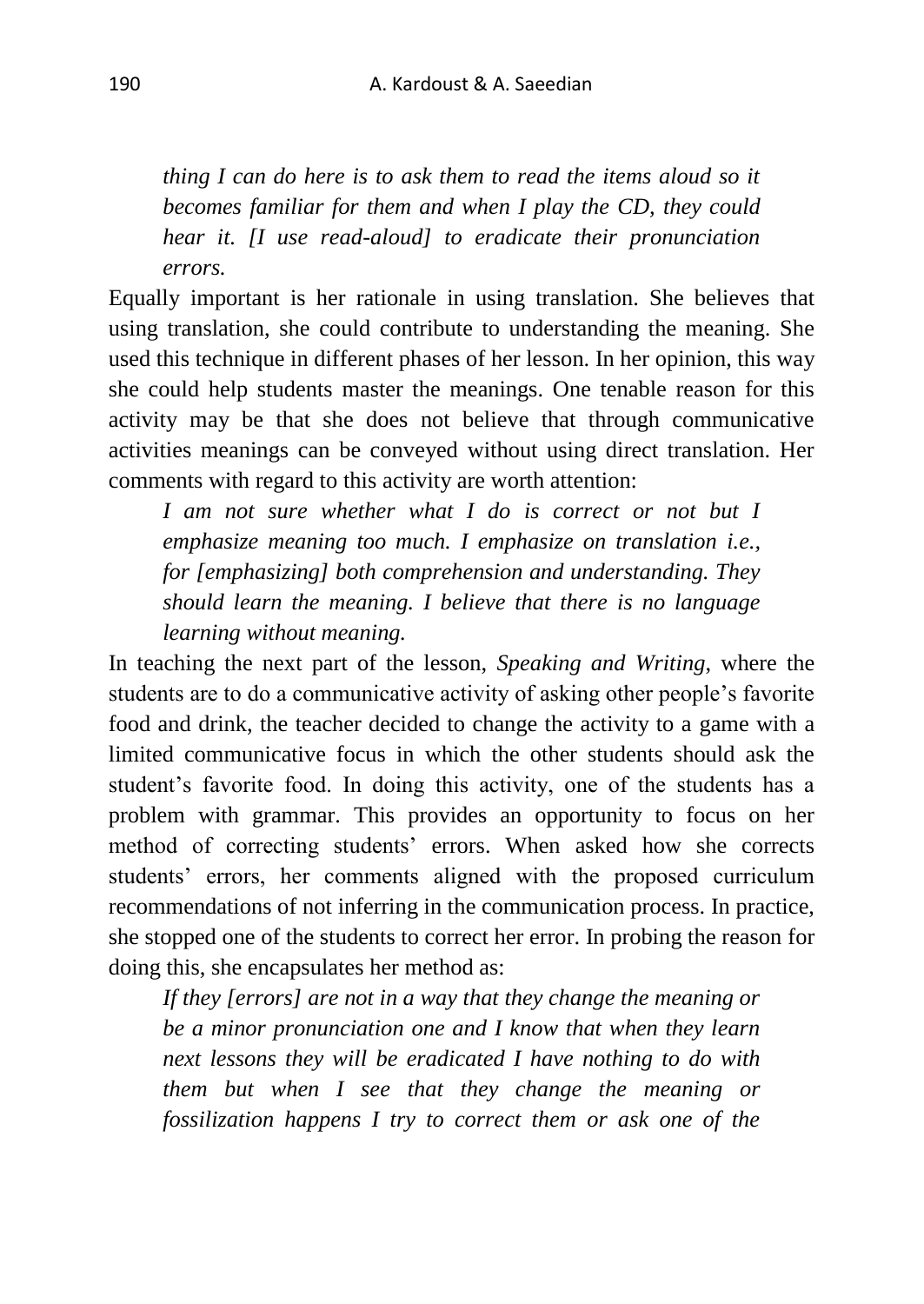## *students what the correct form of the word she used is and that one tells the correct form but if it [the error] is so blatant I say them you should have told this and then ask them to repeat it.*

In the transcript of the lesson, the error as mentioned was a problem with using possessive. Instead of saying *Leila's food*, the student said *Leila food*. Then the teacher stopped the student and corrected her. Even she continued to focus on other ways of saying possession like possessive adjectives and asked the students to repeat after her.

Another activity which grabbed attention in the lesson was the teacher's excessive emphasis on the writing skill. Although the curriculum recommends focusing on skills, in the book for the seventh grade, writing is limited to copying as it is clear from the activities provided in the book. In the listening and writing section, they have to just check the correct items. In the speaking and writing section, which follows the listening and writing sections, the students should ask others' favorite food and drink and just copy the words they hear from the photo dictionary (Prospect 1, 2012). Through reviewing the lesson, it becomes clear that the students spend some time on writing in different phases of the lesson in which they are asked to write some words. Furthermore, the teacher adds dictation to her class. In the initial phase of her class as she was reviewing the vocabulary, she asked the students to write some words on the board and asked others whether the dictation of the words were correct or not. Observing this led to the question of what is the place of writing in her class. She believed that

*I am not sure whether I am right or not but writing is important for me although it is not suggested by the teacher's guide. I want them to learn the spelling. It is wonderful that the new books do not emphasize dictation anymore but in my classes I use it. Even I have separate tests of dictation in my classes.*

In a general question of how they conceive of the curriculum's focus on meaning rather than form, this comment best captured her opinion. In fact, most of the activities highlighted in this lesson can be attributed to this comment by the teacher.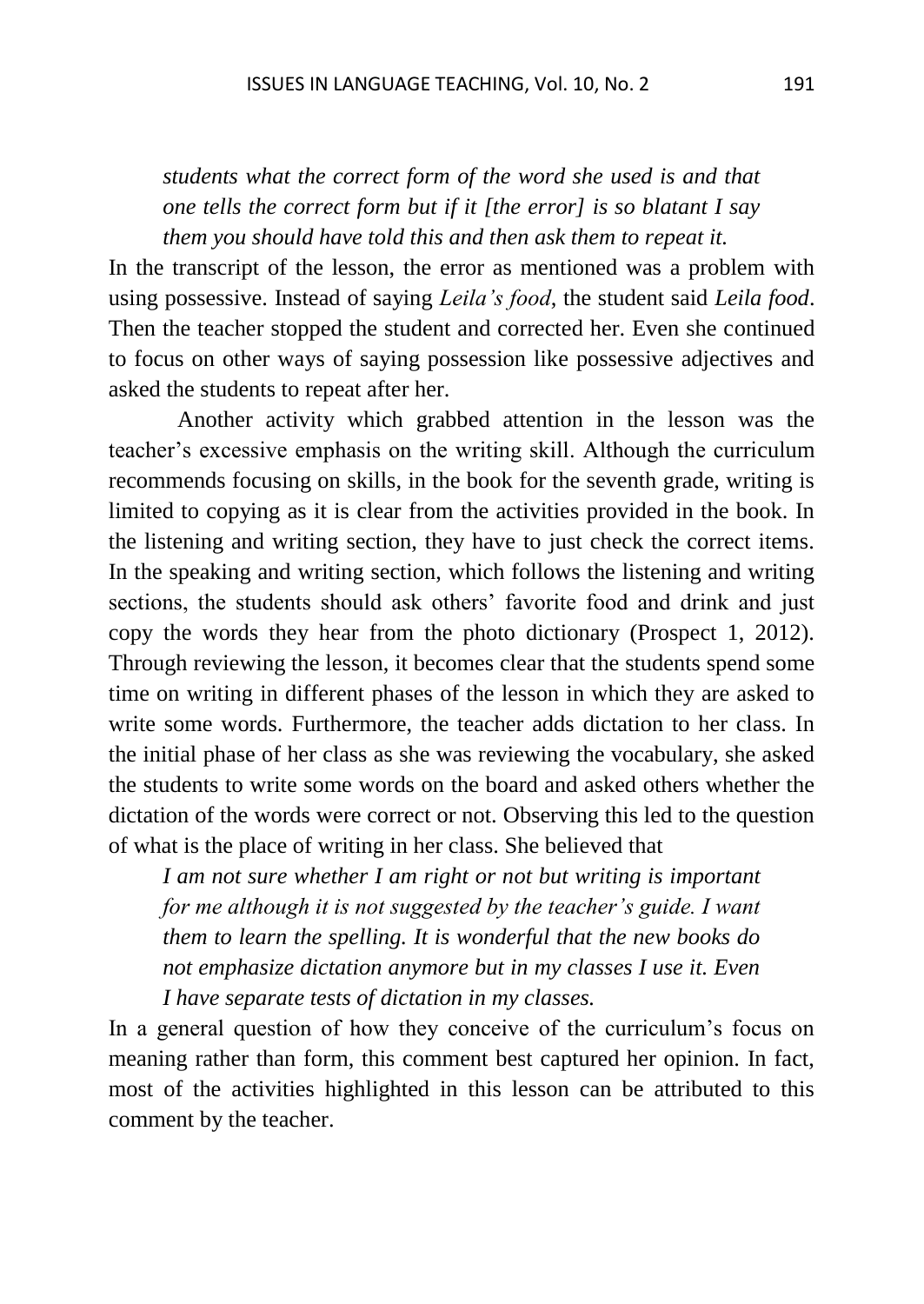*At first there should be little emphasis [on form] for example limited to it is. In places where there are usages for, he is, she is and the like even in seventh grade, the teacher could emphasize [them] in the ends of the academic year not in the beginnings where the students are familiar somehow [with these forms] he can emphasize that with she we use is or with you we use are, with they we use are. I emphasize these things at the end of the academic year. In the eighth grade this [focus] is essential. The teacher must explain them because they are both puzzled and cannot work to their best in examinations. For example, we give them blanks to be filled with proper possessive pronoun. If we haven't explained these, they won't be able to do it. They can't even understand am, is, are, just in functions. You have to explain them the form. I don't know whether it is good or bad but I feel that these books are similar to the books taught at language institutes i.e., they do not teach the form so quickly, they first begin with vocabulary or make the students familiar with English and then go through the forms.*

As the last question of what is her conception of the CLT as a whole, her comments show much about her understanding of the curriculum and how she translates this understanding to her daily classroom. In fact, in her understanding, she considers many things impossible, so she decides not to include them in her lesson or somehow, she gives shallow interpretations to these principles and tries to replace them with activities in which she could exert more control.

*CLT as far as I know, its conversations should be in a way that they [students] feel that they are in a real second language context, English context. In teaching based on CLT, I would put the chairs in a circle or U-shaped position. Then I would teach the structures and ask them to have conversations in dyads. I then would stand up one of the students and I tell her to ask this question from another student over there to prevent these two of*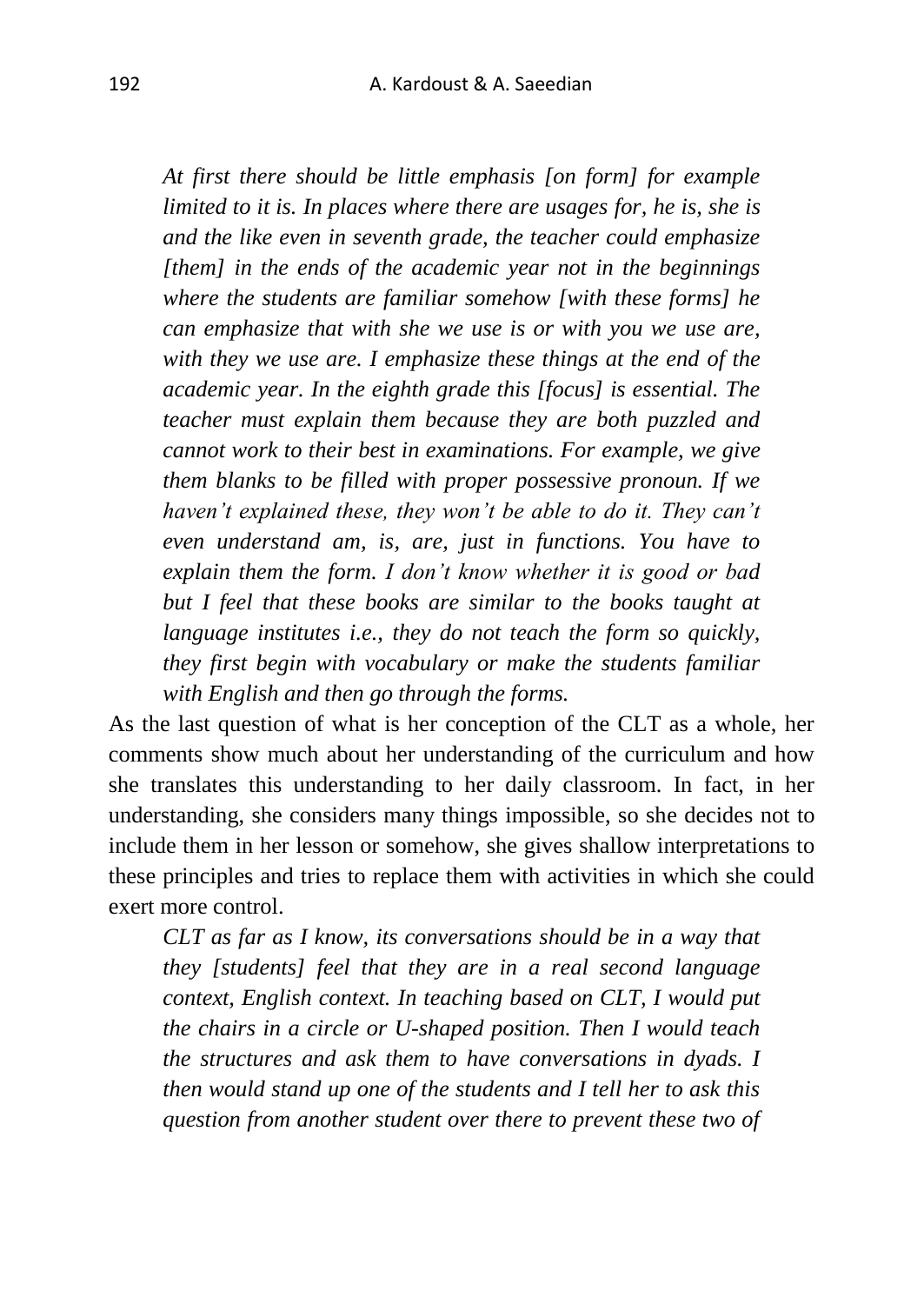*having a conspiracy to do just this special part. I asked them you ask this question, you answer this part, now you ask, you answer i.e., by CLT it is meant the connection between the learners.* 

In a follow-up question of whether she thought this curriculum, which is aligned with CLT perspectives, would work in our context, she was hesitant that this system was efficient in our context. The following comment by the teacher makes this clear.

*Yeah, it may be possible. Look from the beginning we have grown up with this thinking that, when we were students and then after we became teachers, that we just want to pass a lesson and it wouldn't be useful and applicable anywhere. Never have we emphasized this [transferring the leaning to the outside world]. Our thinking is always that English will have no use in our country and won`t be necessary. Take it and pass it. Just this. We ourselves wanted it to just pass the lessons and the students want the same thing. We just ask them to pass it and go. We don't make them ready for the reality.*

Finally, a list of reasons behind the teachers' improper implementation of CLT has been brought here.

|                 | $\blacksquare$ which is now that is a calculated in the proper impromotion of $\blacksquare$ . |  |  |
|-----------------|------------------------------------------------------------------------------------------------|--|--|
|                 | Themes                                                                                         |  |  |
|                 | Misunderstanding CLT                                                                           |  |  |
| 2               | Preoccupation with final tests                                                                 |  |  |
| $\overline{3}$  | Teachers' schooling experience                                                                 |  |  |
| $\overline{4}$  | Disbelief in CLT                                                                               |  |  |
| $5\overline{5}$ | Misunderstanding the curriculum objectives                                                     |  |  |
| 6               | Preoccupation with accuracy instead of fluency                                                 |  |  |
| - 7             | Prevent control problems in the class                                                          |  |  |
| 8               | Avoiding time consuming and difficult-to-implement activities                                  |  |  |
| 9               | Misjudgment of learners' abilities                                                             |  |  |
| 10              | Teacher's low language proficiency                                                             |  |  |
|                 |                                                                                                |  |  |

**Table 2:** *Reasons for the teachers' improper implementations of CLT*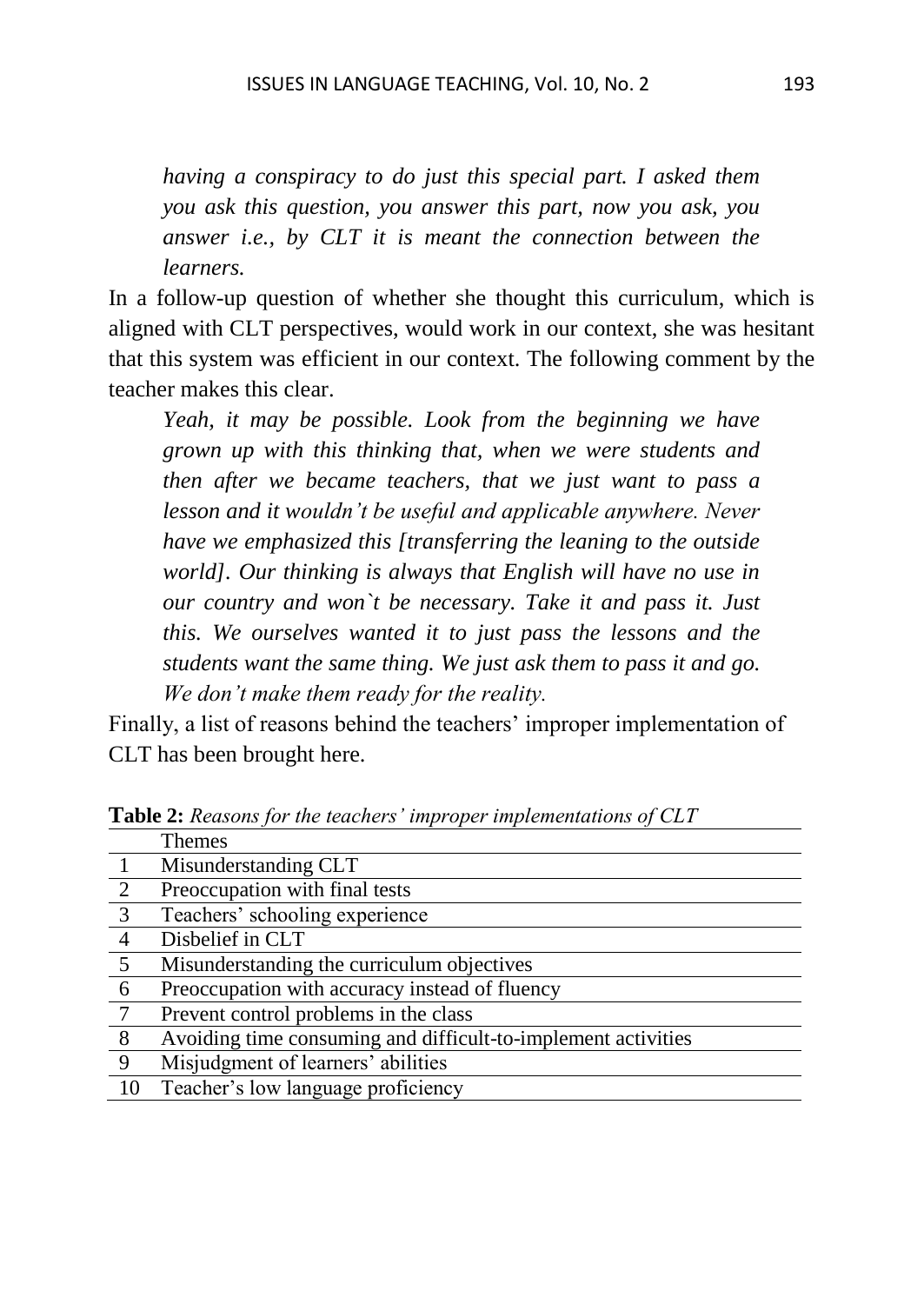Based on Table 2, the most common reason why the teachers failed to implement CLT was the fact that they misunderstood the concept of CLT while the least frequent one was the teachers' low linguistic proficiency in English.

## **DISCUSSION**

The findings of the current study are not unlike what has been reported in the literature as mentioned in the above section. The first research question in the present study sought to find what discrepancies can be discerned between these two teachers' classroom practices and the recommended practices of the curriculum. The findings showed that the curriculum recommendations are not reflected in the teachers' teaching; instead, the class is replete with teacher-led activities. Instead of problem-solving and communicative activities, the teachers' classes were mainly characterized by the lack of pair-work and widespread use of mother-tongue, focus on activities so-called alien to most CLT classes like dictation, translation, read-aloud, undue focus on language forms, skipping taxing activities and replacing communicative activities with less demanding ones and papering students for final tests. In fact, the teachers altered the curriculum in their own preferred ways. This finding is in agreement with that of Rahman and Ahmed (2019), who stated that training teachers did not significantly affect the way the teachers in their study used the CLT techniques. Like the two participants in this study, Rahman and Ahmed (2019) highlighted the point that the teachers valued the importance of CLT techniques. However, they failed to apply them in their actual classes.

The interviews show that the teachers' own understanding of the curriculum, whether right or wrong, predominates those of the curriculum recommendations. This may be attributable to teachers' mistrust to the curriculum or any innovations proposed by the Ministry of Education. This may stem from their limited uptake of the curriculum as well. In the same vein, Levitt (2001) and Jiang et al. (2020) believed that if teachers are to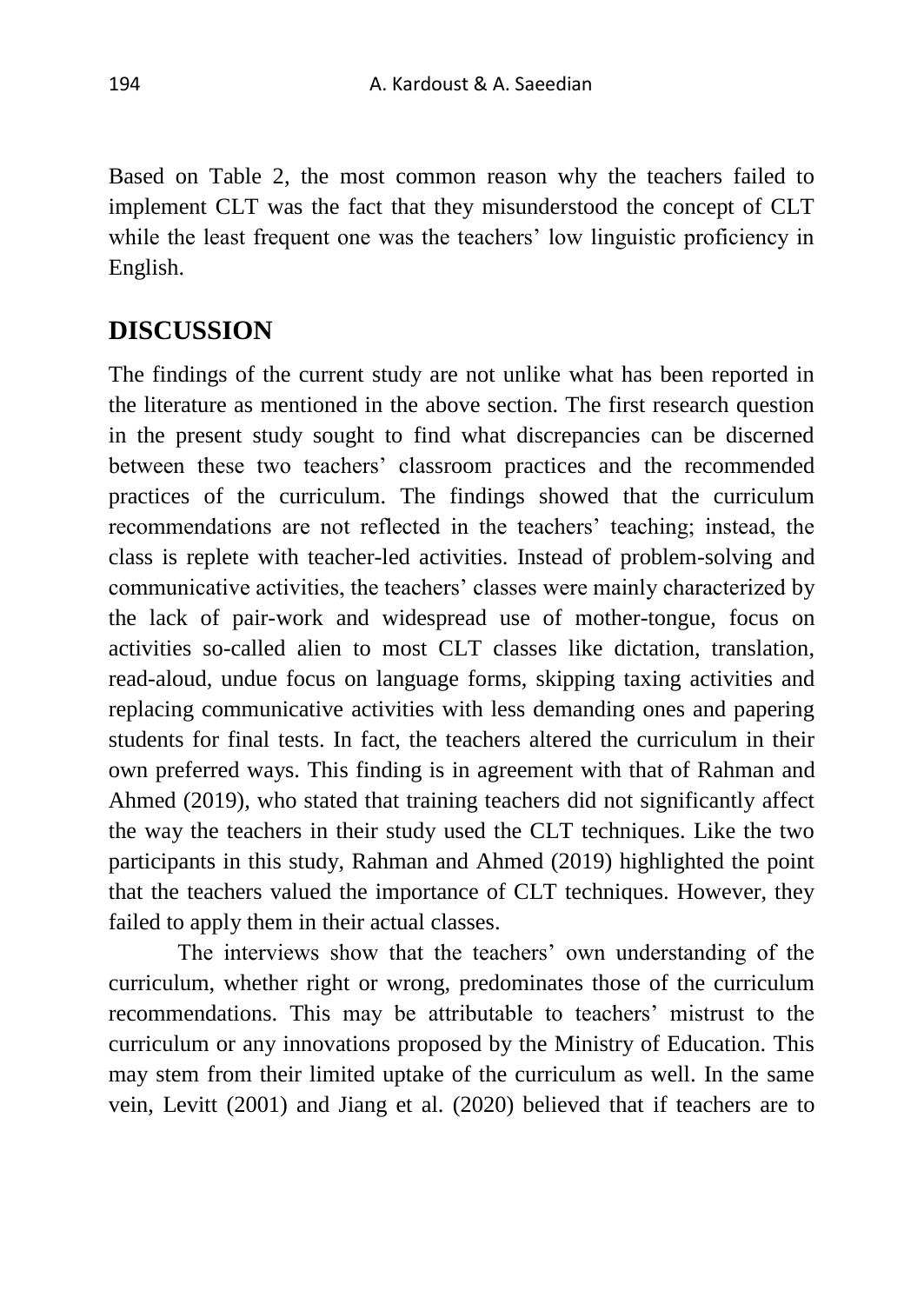implement an innovation, it is essential that they have a thorough understanding of the principles and practices of the proposed change. Otherwise, as Orafi and Borg (2009) noted, teachers filter the new curricula according to what they consider feasible and sound in their own context of teaching. In line with Van de Oudeweetering and Voogt (2018) and Wang (2010), the result is a radical departure from the intended policies of the curriculum as it was witnessed in the current study.

The teachers in this study did not have a complete understanding of CLT in general and the curriculum in particular. This is evident in their answers to the questions asked about their conceptions of CLT and their opinions towards the new curriculum. It seems that as their understanding of CLT remains naïve, they render the curriculum to a bare minimum to tackle this difficulty. It was evident in the parts of the lesson. As an example, the *listening and writing* activity which demands teachers to lead a discussion in English was reduced to a read-aloud activity or the *Your Conversation* part is either skipped or altered to a role play for the simple reason that it is demanding on the part of teacher. This finding resembles that of Rahman and Ahmed (2019), where the teachers started scolding the CLT approach for its mismatches with the assessment criteria. They, in fact, did not know how to implement the approach correctly.

Some reasons can be stated for not implementing the proposed curriculum. One reason may be attributable to teachers' poor language skills. During the lesson observed, the problems with the teachers' own language proficiency was clear as their speaking was full of grammatical and pronunciation problems and even, they could not join sentences together to give directions in English. Nunan (2003) in a study of some ELT programs in some Asian countries added that teachers' poor English skills and their inadequate preparation make CLT implementation cumbersome if not totally impossible.

Matters of control may be mentioned as another factor. As both teachers in this study used to teach in ordinary classes with large student populations, the problem of classroom control in some classes also surfaces.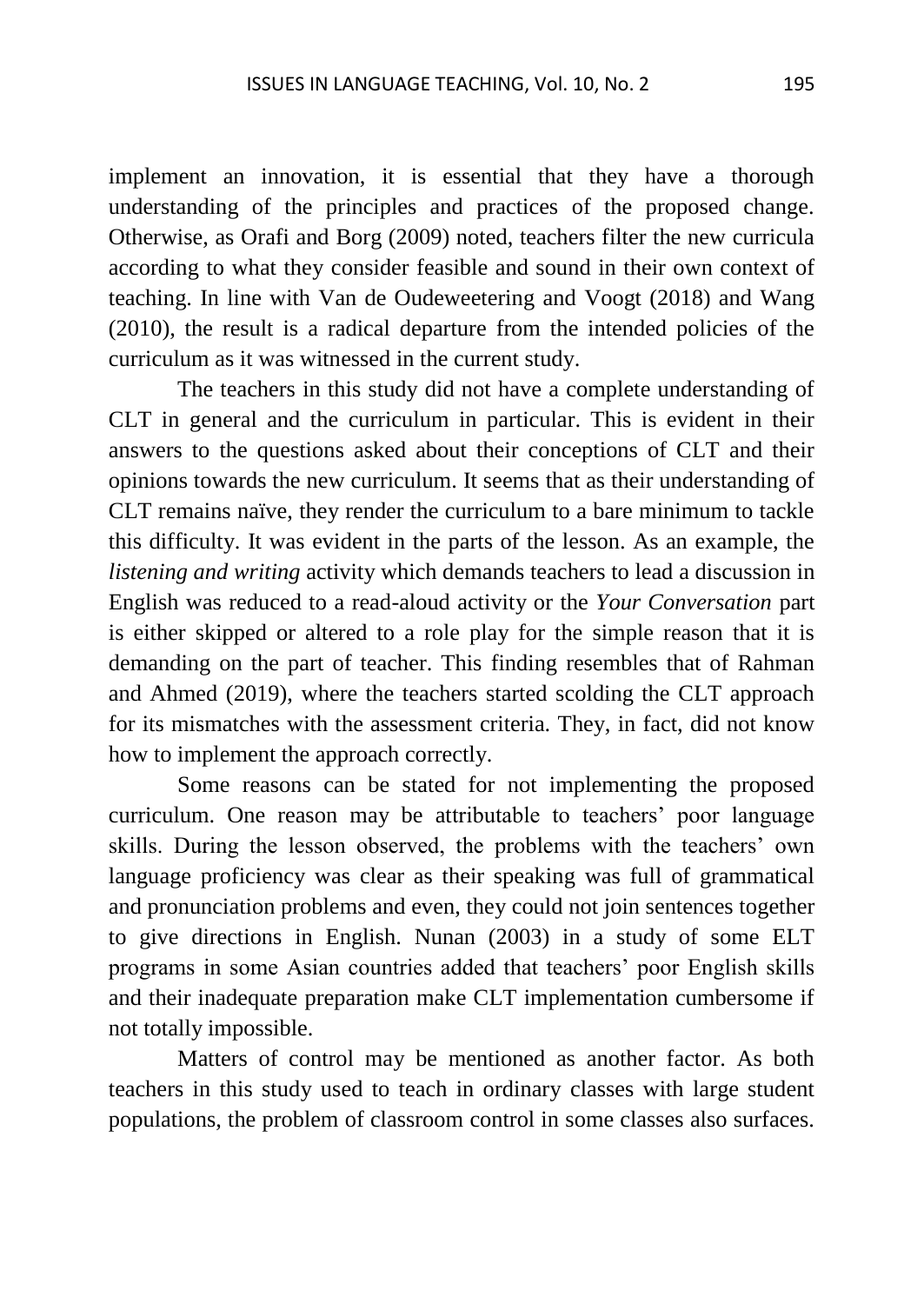New curriculum demands teachers to exert less direct control on their classrooms, so this threatens teachers' authority as they are accustomed to it during their years of teaching. Therefore, they avoid activities which makes problems for their control of the class like role plays or pair-work activities. It is an asset for teachers in the Iranian context to have silent in-control classes rather than the noise produced by having students doing communicative activities with so much noise and losing control. In the classes analyzed, it was evident that all the interactions were top-down mostly initiated by the teacher. This way the teachers had full control in the class and introduced the activities as they wished.

The effect of assessment on curriculum implementation has also been highlighted. Without making alignments with assessment system, any changes in the teaching system would be rendered meaningless. Orafi and Borg (2009) believed that if changes in language teaching policies are not supported by changes in the assessment, there would be little impact on classroom teaching. The same has also been underscored by Rahman and Ahmed (2019). As it was evident in the findings of the current study, final examinations used to influence teachers' decisions and directions in the classroom. The reason for this emphasis on final examinations is related somehow to the evaluation of teachers based on quantity rather than quality in Iranian Ministry of Education (Atai & Mazlum, 2013). In fact, teachers in Iran are evaluated by the number of students who pass the final exams, so this may lead to teachers' inclination to prepare their students for final exams instead of focusing on communicative activities.

ELT teachers in Iran are presented with an assessment plan, called Barombandi (Atai & Mazlum, 2013), to use it as a blueprint for preparing their examinations. In the past, these documents recommended the proportion of different aspects to be tested like the amount of grammar, vocabulary, reading, and the like to be included in the test. By the introduction of the new curriculum, the nature of this Barombandi (Atai & Mazlum, 2013) also went through changes to more reflect the views embedded in the curriculum. Some caution should be exercised that due to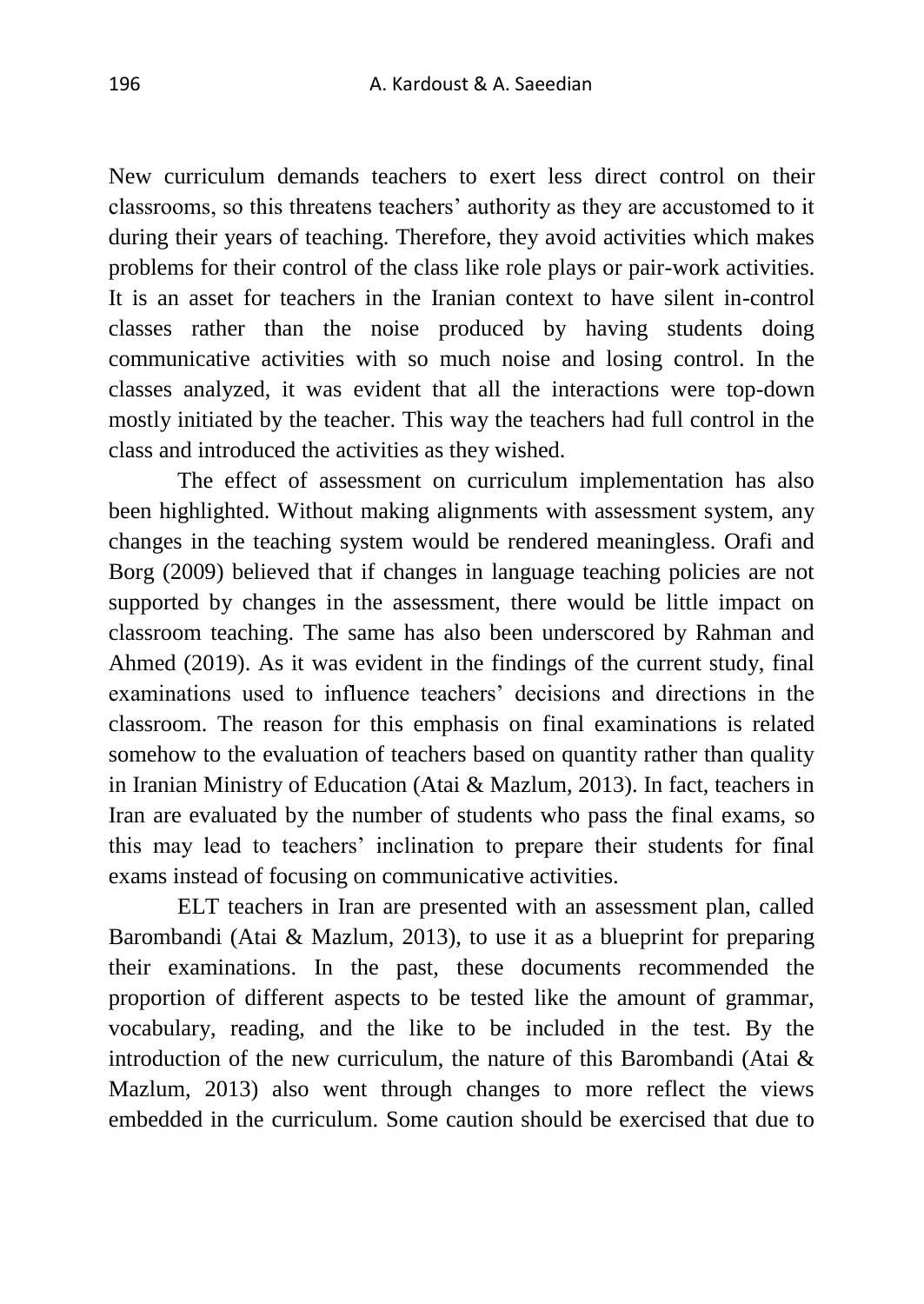the complexities involved in this document, there is a problem of misunderstanding on the parts of teachers to interpret the organizations of their tests.

In line with the existing literature, the dangers of including unclear assessment techniques in assessing students have also been highlighted in the present study. This is primarily so because in designing this new blueprint, it seems that this caution has not been taken into consideration completely. Incidentally, instead of focusing on language forms, this new document focuses on the amount of score each skill or integration of skills should carry (Ministry of Education, 2012). Twenty scores out of 100 is dedicated to both reading/writing and listening/writing activities on a pencil and paper format. The rest is dedicated to listening and speaking and formative assessment of teachers during the year, but the only criterion for teacher evaluation is the scores on the papers which are archived at schools and Ministry evaluators and head office officials consider as the prime source of teachers' performance. The number of students who have scored high indicate the teachers' performance in the class. Therefore, in accordance with Khatib and Saeedian (2021a, 2021b), the two teachers in this study justify their decisions by providing a reason for not implementing CLT techniques.

The mentioned problems in this study are not just peculiar to the Iranian context. CLT implementation has faced difficulties in different contexts. To tackle this problem, the unique nature of that context should be taken into account. For the Iranian context, as Atai and Mazlum (2013) recommended, ELT-specific criteria can be developed to do away with the problem of teacher evaluation and its impact on curriculum innovation. The quality of in-service training should also improve. The participants in this study believed that the quality of in-service trainings they received was low and did not contribute to their understandings of CLT and the curriculum. This is true because most of the in-service training sessions are of transmissive cascade nature rather than reinterpretive one (Waters and Vilche, 2008). Furthermore, Waters and Vilche (2008) claimed that the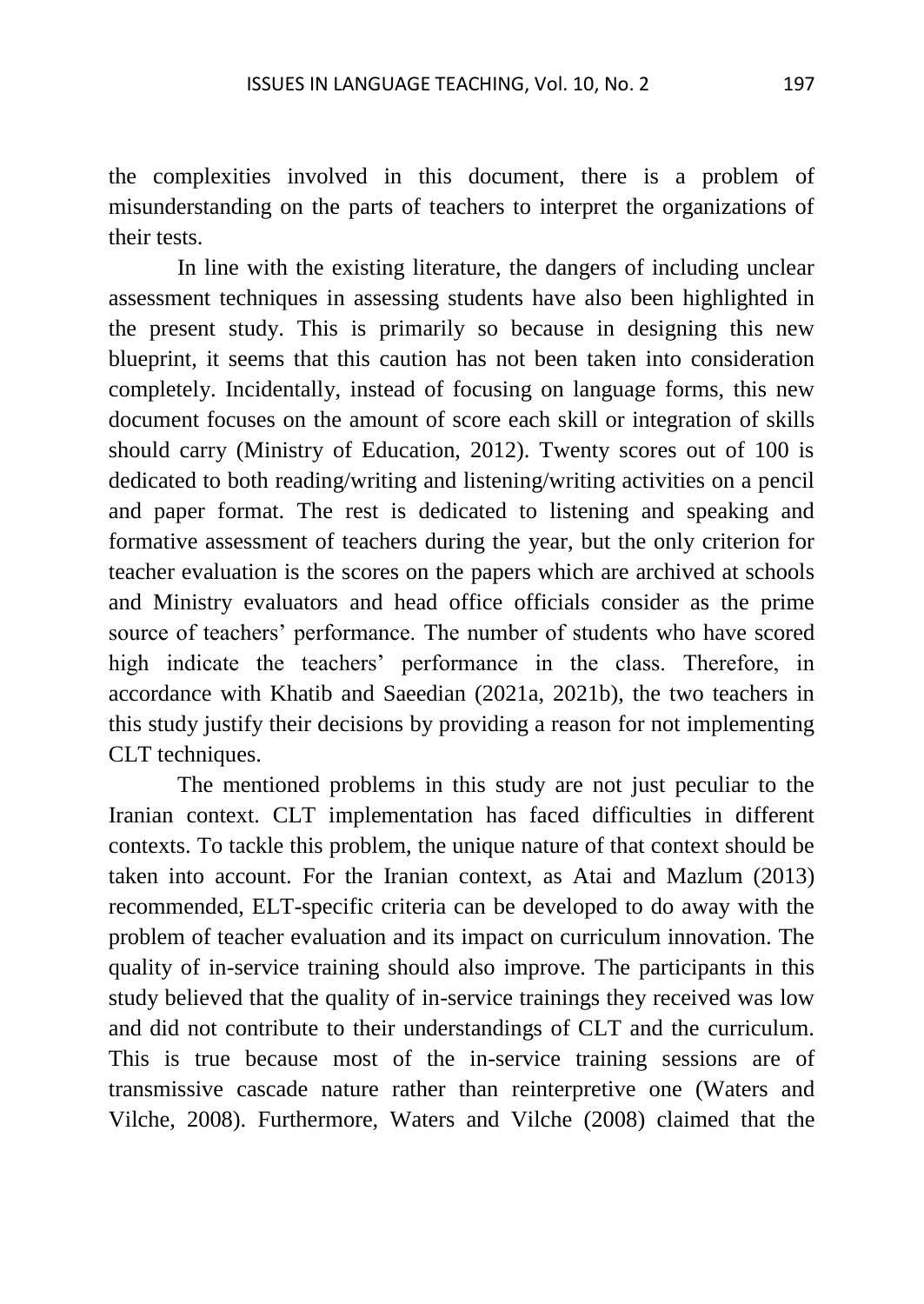incongruence between the proposed curriculum and the enacted one may be related to shortcomings in teacher development and teaching materials and lack of fit between the curriculum teaching approach and teaching situation realities. Taking all considerations into account may lead to better enactment of the curriculum.

Developing supportive conditions both in schools and between teachers as inclusive implementers of any curriculum and other officials is also of paramount importance in urging teachers to appropriate a curriculum. Yuan (2017) concluded that "the teachers' curriculum appropriation was strongly influenced by the micro-politics of their school systems with different stakeholders (e.g., their students, colleagues, and school leaders)" (p. 63). She further added that "curriculum reform is more likely to take place in a work context with rich resources and competent teachers" (p. 62). This recommendation is especially applicable in the Iranian context because as Atai and Mazlum (2013) noticed, the nature of the communication between different stakeholders is of mostly top-down unidirectional nature and therefore of low quality.

## **CONCLUSION AND IMPLICATIONS**

Because in this qualitative study a small convenient sample was studied, big claims could not be made about Iranian ELT teachers in general. However, the participants of the study are typical in many ways. First, most teachers in Iran work in ordinary schools with classes composed of large numbers of students as the teachers studied here. Second, both teachers, although of different schools and different districts, produced nearly the same accounts of the curriculum. In many ways, their teaching was typical of Iranian teachers as nearly all teachers in Iran receive the same amount of training and qualifications.

Despite all these problems, this study extends our knowledge of how introduction of CLT curricula with socio-cultural norms is different from the original settings and how it is interpreted and translated into practice. As it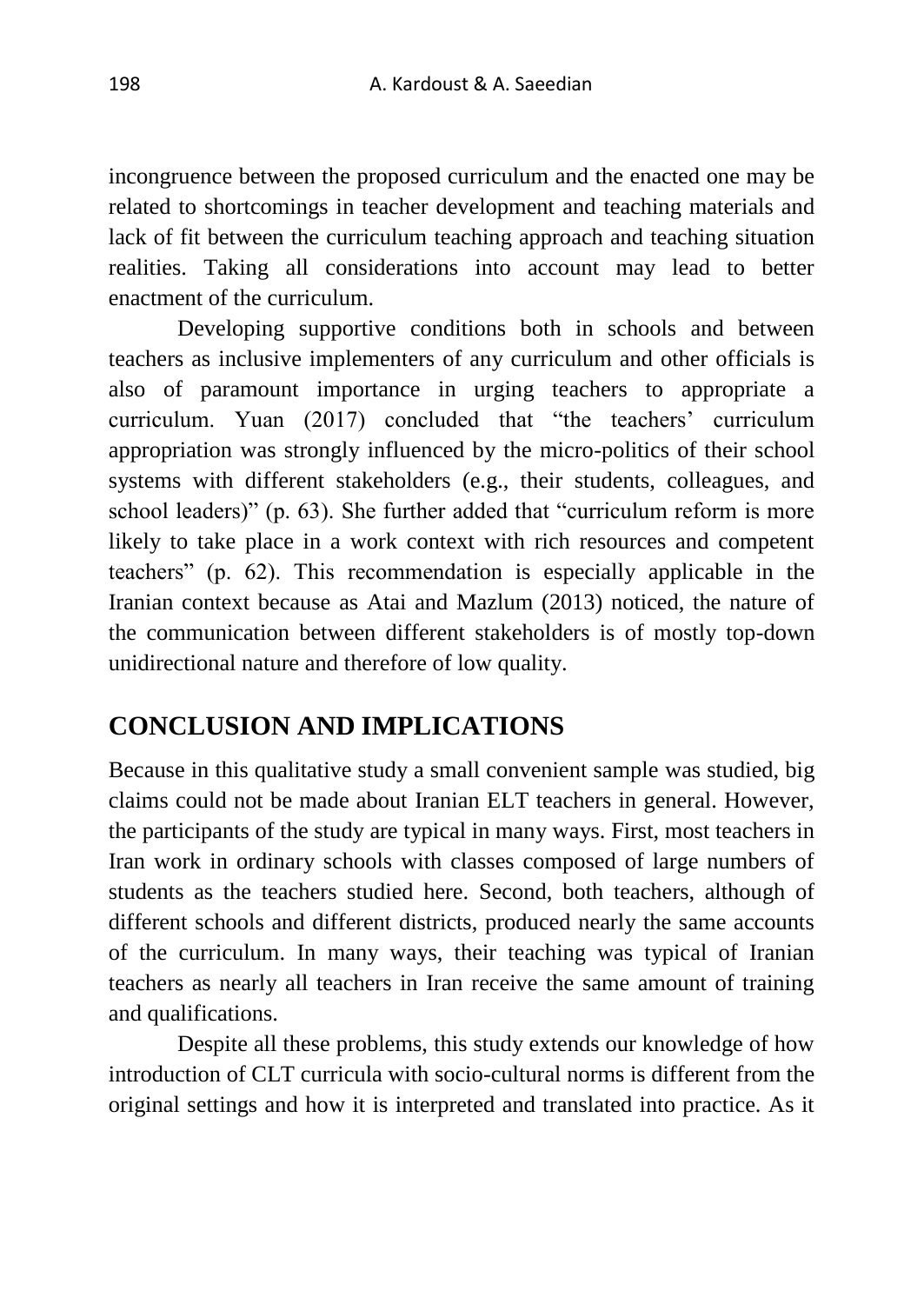is evident, stark differences can be discerned between what has been proposed and what is enacted in real contexts of the classroom. Studies of this kind help both teachers and policymakers to try to align teaching realities and curricula. By analyzing the teachers' reactions to novel practices introduced in the new curriculum, opportunities are provided to get a deeper understanding of the realities of the teaching and learning context and that way helps better face and eradicate the problems in the future.

As this study indicated, there are some gaps on what goes on in the minds of curriculum developers and what is realized in the real context of teaching. Further studies of this kind are needed to shed light on all aspects of this gap. Future research can utilize more sophisticated research designs to get a better picture of the situation. Longitudinal studies with larger samples with the capability of including other factors like the peculiarities of the context in which the curriculum is being enacted may also be considered as a sound follow-up for this kind of studies.

Curriculum developers and policymakers can also use the results to better align their future curricula with the contexts in which the innovation is to be introduced. Furthermore, taking this gap into consideration, they can fill it through providing more support for teachers, take the realities of the context including teachers' beliefs and cognition in which the new curriculum is going to be introduced into account when designing a new curriculum. Taking the results into account also necessitates policy-makers to develop more efficient ways of evaluating teachers as well as curricula to guarantee their implementation. Periodic evaluations and amending the observed shortcomings through incorporating new advances also add to the better enactments of curricula.

#### **Disclosure statement**

No potential conflict of interest was reported by the authors.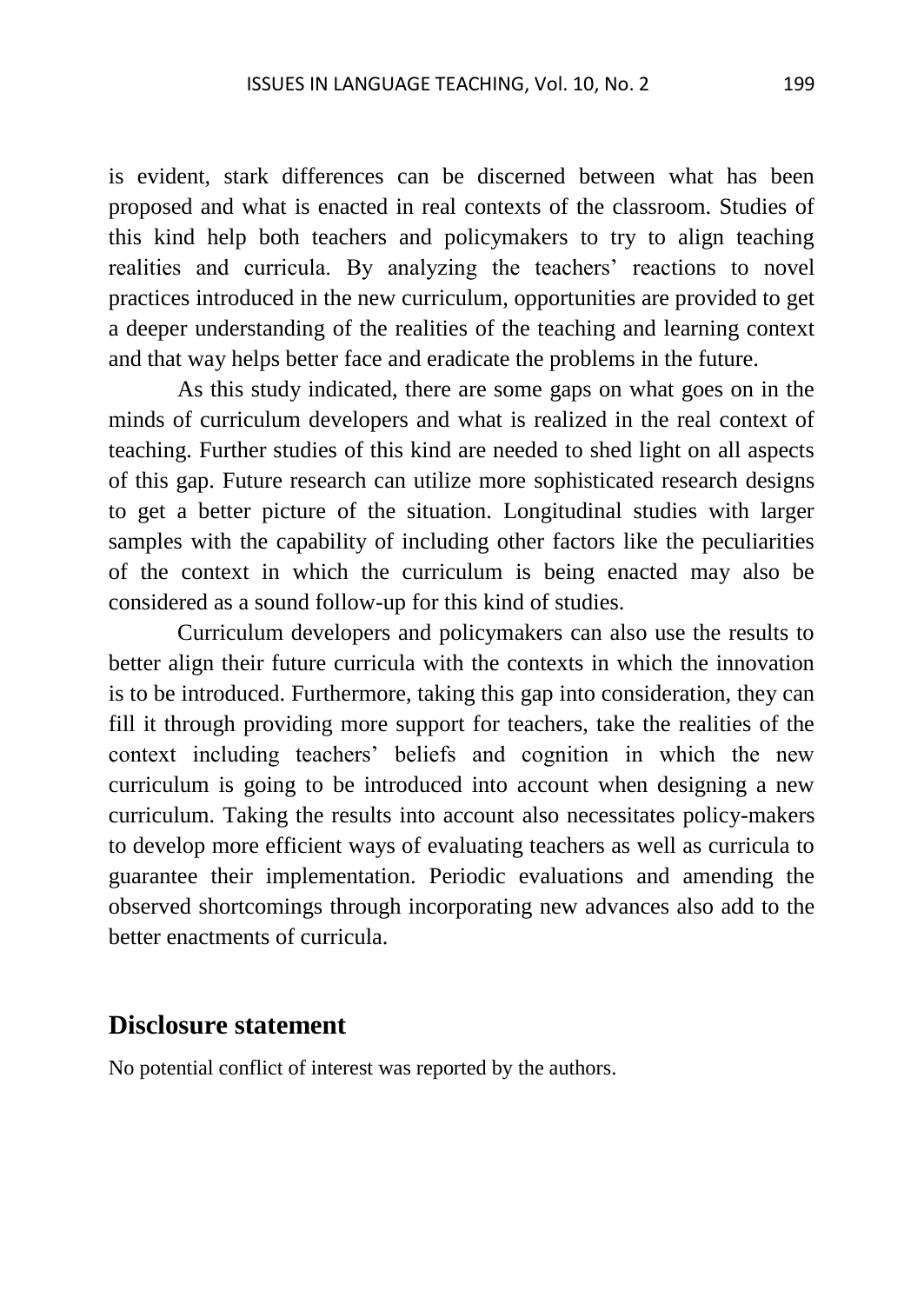### **ORCID**

Amir Kardoust **in the act of the [http://orcid.org/ 0000-0001-6025-668X](http://orcid.org/%200000-0001-6025-668X)** Abdulbaset Saeedian **[http://orcid.org/ 0000-0002-5305-0349](http://orcid.org/%200000-0002-5305-0349)** 

#### **References**

- Anderson, L., & Burns, R., (1989). *Research in classrooms*. Pergamon Press, Oxford.
- Atai, M.R. , & Mazlum, F., (2013). English language teaching curriculum in Iran: planning and practice. *The Curriculum Journal, 24*( 3), 389–411.
- Baker, A. A. (2017). Pronunciation teaching in the preCLT era. In R. Okim Kang, I. Thomson, & J. M. Murphy (Eds.), *The Routledge Handbook of Contemporary English Pronunciation* (pp. 249–266). Routledge.
- Breen, M., Hird, B., Milton, O., & Thwaite, A. (2001). Making sense of language teaching: Teachers' principles and classroom practices. *Applied Linguistics*, *22*(4), 470–501.
- Davari, H., & Aghagolzadeh, F. (2015). To teach or not to teach? Still an open question for the Iranian education system. In C. Kennedy (Ed.), *English language teaching in the Islamic Republic of Iran: Innovations, trends and challenges* (pp. 13–19), British Council London, UK.
- Hayes, D. (2000). Cascade training and teachers' professional development. *ELT journal*, *54*(2), 135–145.
- Jiang, A. L., Zhang, L. J., May, S., & Qin, L. T. (2020). Understanding novice teachers' perceived challenges and needs as a prerequisite for English curriculum innovation. *Language, Culture and Curriculum*, *33*(1), 15–31.
- Khatib, M., & Saeedian, A. (2021a). Identifying and informing novice Iranian English language teachers' classroom decision making and pedagogical reasoning regarding managerial mode. *Language Related Research*, *12*(3), 119–147.
- Khatib, M., & Saeedian, A. (2021b). Novice Non-Native English Language Teachers' Imaginary and Actual Decision Making and Pedagogical Reasoning: Student and Personal Features. *Journal of English Language Teaching and Learning*, *13*(27), 239–264.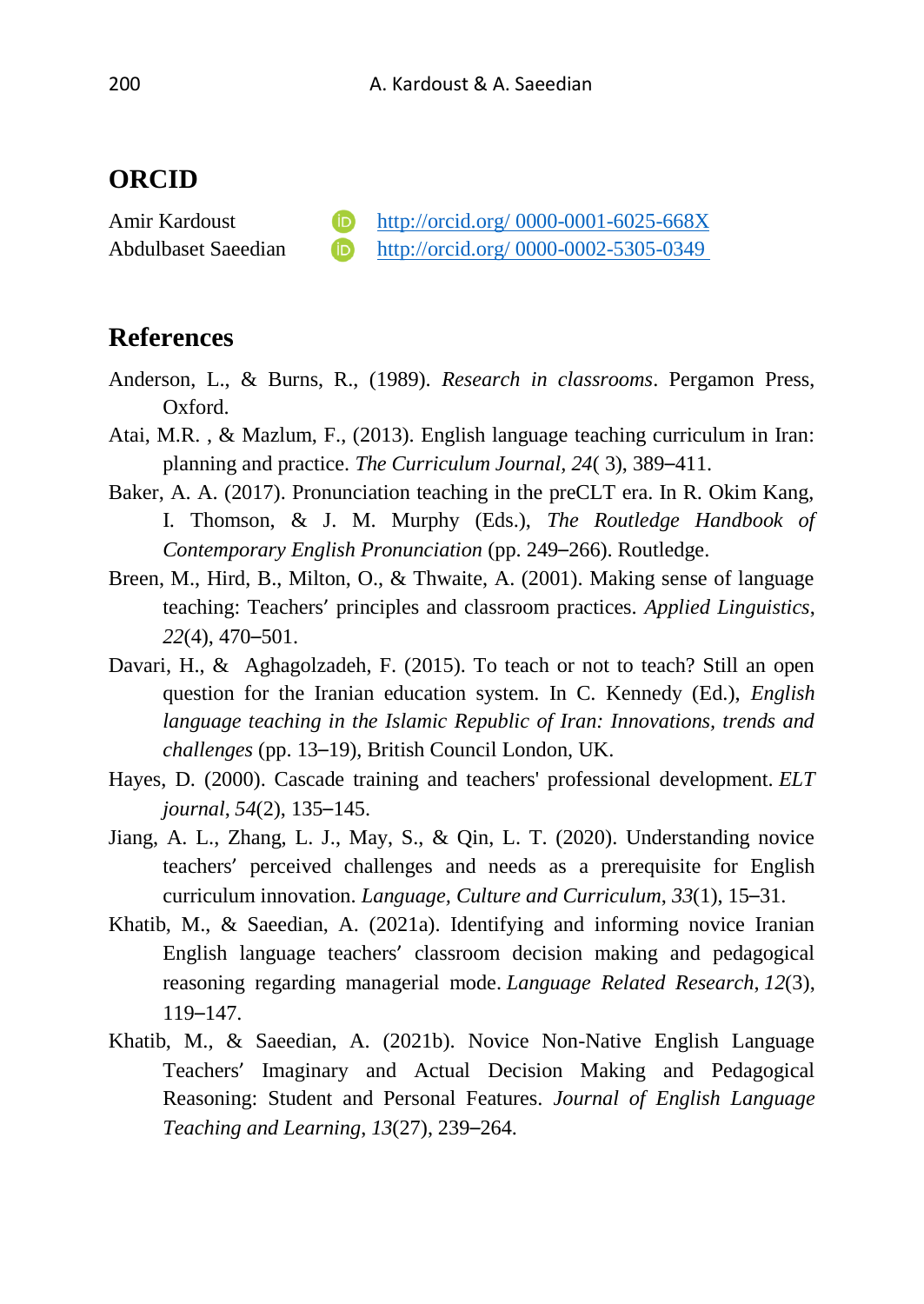- Levitt, K. (2001). An analysis of elementary teachers' beliefs regarding the teaching and learning of science. *Science Education*, *86*(1), 1–22.
- Li, D. (1998). "It's always more difficult than you plan and imagine": Teachers' perceived difficulties in introducing the communicative approach in South Korea. *TESOL Quarterly*, *32*(4), 677–703.
- Ministry of Education. (2002). *Five-year program for English language development*. Tehran, Iran.
- Ministry of Education. (2012). *English for schools, Prospect 1*. Tehran, Iran.
- Ministry of Education. (2009). *Iran's national curriculum*. Tehran, Iran.
- Nassaji, H. (2020). Good qualitative research. *Language Teaching Research*, *24*(4) 427–431.
- Ng, C. H. (2020). Communicative Language Teaching (CLT) through synchronous online teaching in English language preservice teacher education. *International Journal of TESOL Studies*, *2*(2), 62–73.
- Nunan, D., 2003. The impact of English as a global language on educational policies and practices in the Asia-Pacific region. *TESOL Quarterly*, *37*(4), 589–613.
- Orafi, S. M. S., & Borg, S. (2009). Intentions and realities in implementing communicative curriculum reform. *System*, *37*(2), 243–253.
- Rahman, M., & Ahmed, R. (2019). The effect of teachers' training in secondary English teachers' practice of communicative language teaching (CLT) in Bangladesh. *Online Submission*, *15*(3), 377–386.
- Rahman, M. M., Johan, M., Selim, S. M. M., Singh, M. K. M., & Shahed, F. H. (2019). Teachers' beliefs and practices of implementing secondary English curriculum reform in Bangladesh: A phenomenological study. *Journal of Asia TEFL*, *16*(2), 59–607.
- Rahmatuzzman, M. (2018). Communicative language teaching (CLT): Theory vs reality in the context of secondary schools in Bangladesh. *Journal of Education and Social Sciences*, *10*(1), 24–32.
- Riazi, A. (2005). The four language stages in the history of Iran. In A. M. Y. Lin  $\&$ P. W. Martin (Eds.), Decolonisation, globalization: *Language-in-education policy and practice* (pp. 98–114). Clevedon: Multilingual Matters.
- Stoller, F. L. (1994). The diffusion of innovations in intensive ESL programs. *Applied Linguistics*, *15*(3), 300–327.